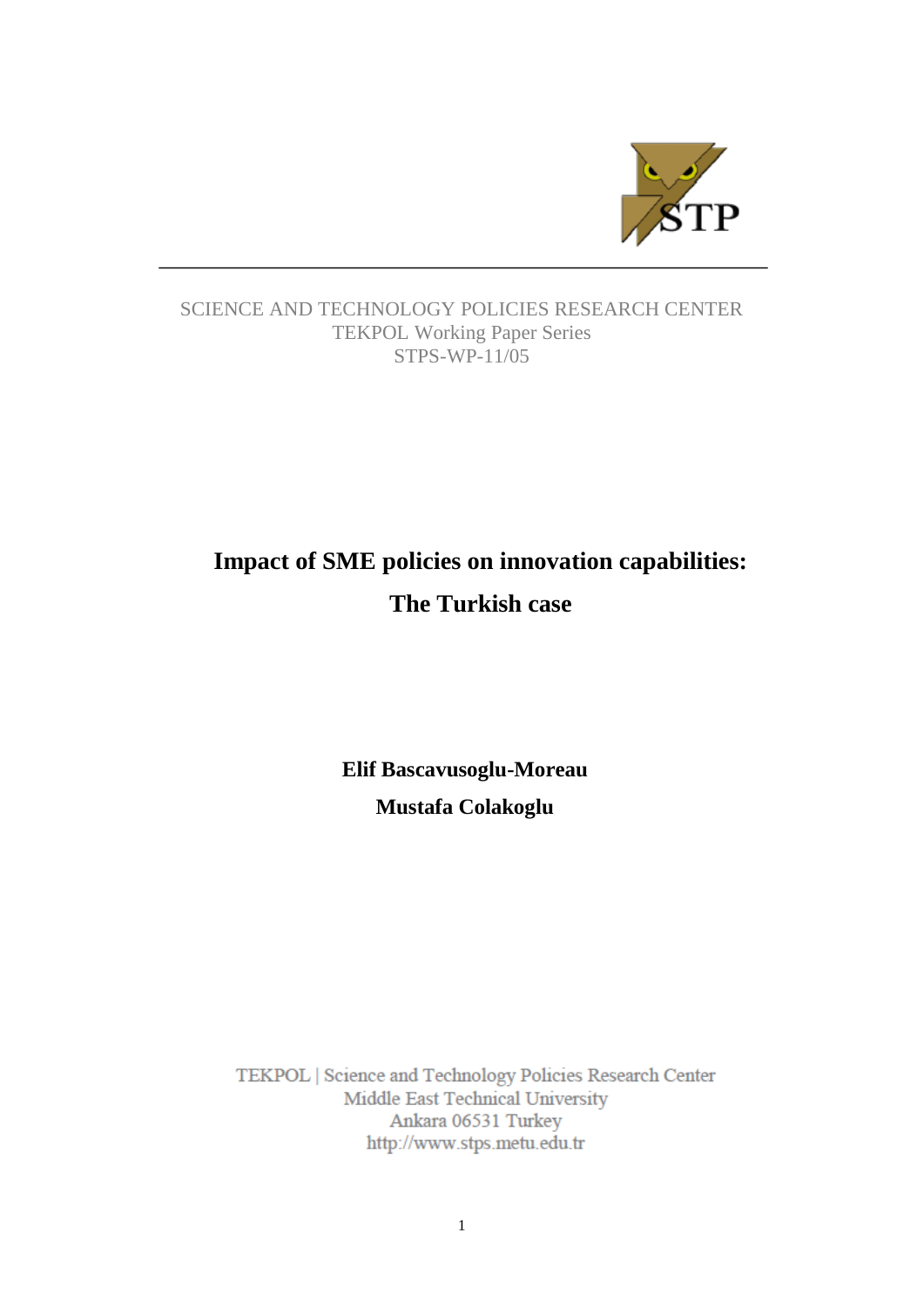# **Impact of SME policies on innovation capabilities:**

# **The Turkish case**

**Elif Bascavusoglu-Moreau<sup>1</sup> and Mustafa Colakoglu<sup>2</sup>**

#### **Abstract**

The purpose of this paper is to explore the determinants of innovative capabilities in an emerging country context. We focus more particularly on the impact of recent changes in SME policies in Turkey. Using a unique firm-level survey conducted on 45.000 SMEs, innovative capabilities of firms are assessed at three different levels; their innovation efforts, innovation decision and innovative intensity. We analyze and compare the impact of two different incentive schemes; one a purely financial support, and the second, consultancy and technological assistance coupled with financial facilities. Whereas all firms seem to benefit from financial support, only less innovative firms take full advantage of the advisory services. Overall, the determinants of innovative capabilities depend considerably on the type of firms, suggesting the need for differentiated policy measures.

**Keywords:** Small and Medium-Sized Enterprises (SMEs), technological capability building, innovation, SME policies

-

<sup>1</sup> UK~IRC and Centre for Business Research, Judge Business School, University of Cambridge, Turmpington Street, CB2 1AG Cambridge [E.Bascavusoglu@cbr.cam.ac.uk](mailto:E.Bascavusoglu@cbr.cam.ac.uk) ((corresponding author).

<sup>2</sup> TTGV Turkey Technology Development Foundation, Bilkent Cyberpark Ankara Turkey [mcolakoglu@ttgv.org.tr](javascript:popup_imp()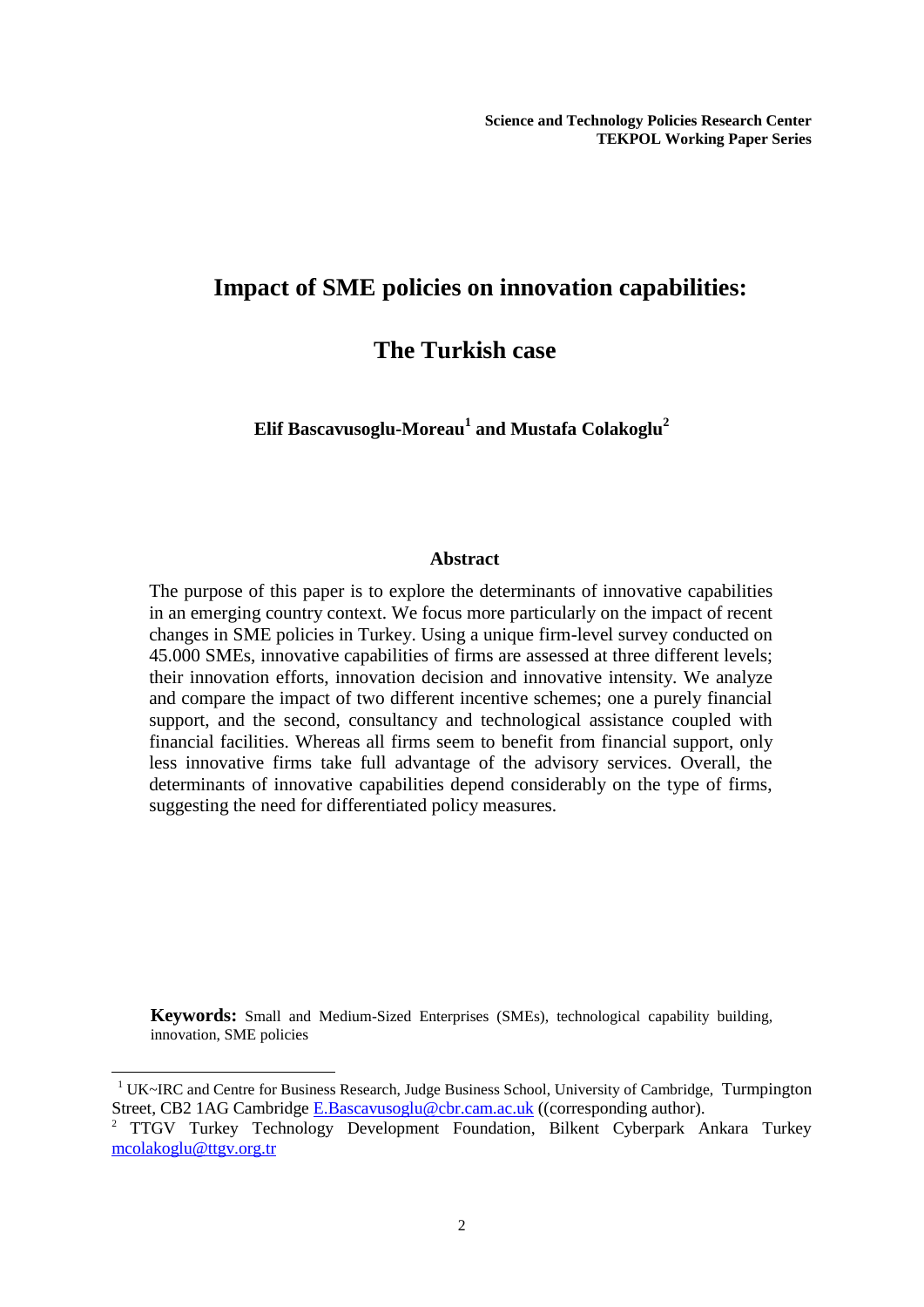# **1 Introduction**

-

Small and medium-sized enterprises (SMEs) have emerged as important agents of industrial growth since 1980s, even though they account for a small part of overall research and development (R&D) investments (Acs and Audretsch, 1990; Cohen and Levin, 1989). It's now generally acknowledged that SMEs increase overall efficiency: they are considered to be the key to the development of technology and to the knowledge driven economy, bringing innovation to the market. Micro-enterprises and  $SMEs<sup>3</sup>$  are the emerging private sector in most countries, and thus constitute the base for private sector-led growth (Hallberg, 2000). Furthermore, given that the World Trade Organization (WTO) regulations forbid all industrial support policies with the exception of those for the promotion of SMEs, local development and R&D activities, the support for the SME sector is one of the main policy tools available to the developing countries to support its industries (Taymaz, 2001). In this context, accumulation of technological capability is crucial for the ability of small and medium manufacturing enterprises to make a significant contribution to local industrial development (Caniëls and Romijn, 2001).

Technological capability is defined as the knowledge, skills and experience necessary in firms to produce, assimilate, improve and develop technologies (Lall, 1992). This is not a straightforward process and can't be promoted simply by investing in and/or buying new technology, but by active technological learning and capacity building. Firms should invest in their own capabilities and develop skills and experiences in order to absorb, adopt or create new technologies. Capabilities here refer to routines that allow firms to combine efficiently their tangible and intangible assets, and to transform them into a marketing function (Dosi et al., 2000).

Several taxonomies of technological capabilities have been proposed in the literature (Kim, 1997; Lall, 1992). They can be categorized by their complexity or by their function. According to their complexity, capabilities can be viewed as routine or adaptive, compared to innovative and risky. It is possible to break down the capability notion by its function, into investment, production, linkages and/or innovation. However, these categorizations are rather indicative and do not aim to show a necessary sequence of learning.

Investment capabilities are the skills to identify needs, prepare and obtain the necessary technology, then design, construct, equip, and staff the facility, before a new facility is commissioned or existing plant is expanded (Salomon et al., 1994). Production capabilities range from basic skills like operation and maintenance to more advanced ones like adaptation or improvement. Linkage capabilities include establishing links among other enterprises, suppliers, sub-contractors and services firms, as well as with institutions such as universities,

 $3$  Although different countries are working with different classifications, we refer here to the definitions used by the SME Department at the World Bank: microenterprise up to 10 employees, total assets of up to \$10,000 and total annual sales of up to \$100,000; small enterprise up to 50 employees, total assets and total sales of up to \$3 million; medium enterprise – up to 300 employees, total assets and total sales of up to \$15 million (Ayyagari et al., 2003).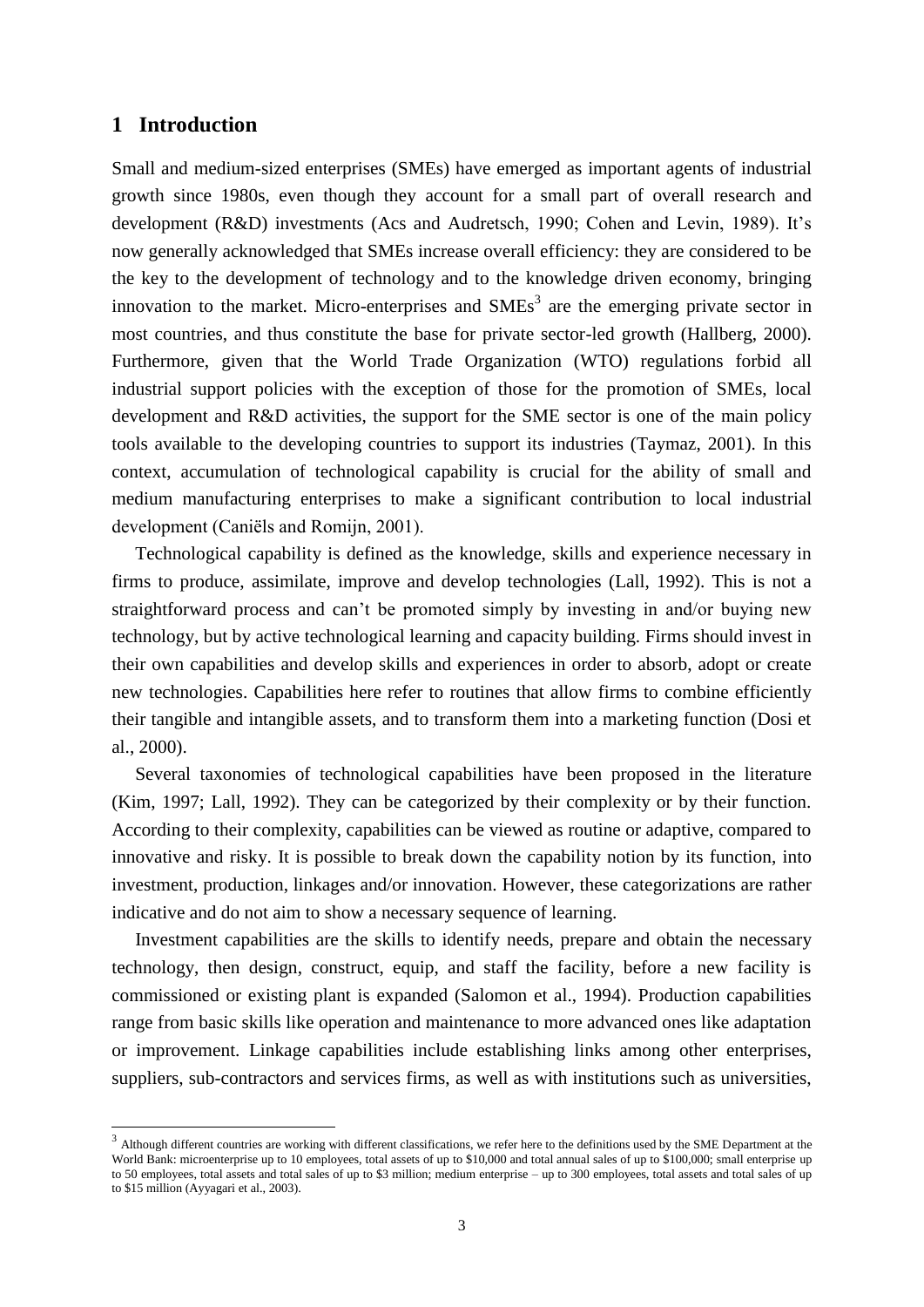consultants, or development agencies: and therefore foster the diffusion of technology within the firm, and throughout the economy.

In this paper, we are interested in innovation capabilities of Turkish firms, that is the skills and knowledge required to make independent adaptations and improvements to existing technologies, and ultimately to create entirely new technologies (Romijn and Albaladejo, 2002). It is a difficult task to measure or evaluate adequately the innovation capability. Generally, knowledge creation is reduced to be the outcome of the R&D expenditures and the number of engineers, scientists, or high-skilled human capital. However, firms learn in a variety of ways, thus the innovation capability is composed by a number of sources, both internal and external to the firm. Whilst the internal processes that lead to technological capability building are training, learning by using and learning by searching (Dosi, 1988; Rosenberg, 1982), the external resources correspond to learning by interacting (Lundvall, 1988). Further to these internal and external factors, governments also should be concerned with capability building, especially in newly industrializing countries (Kim and Nelson, 2000). Government policies should stimulate the development of industrial technology capacity by re-enforcing institutional environment, strengthening financial institutions or reducing the risks and transactions costs (Hallberg, 2000).

Although a policy measure should aim to create an innovative and strong private sector regardless to the firm size, some areas are still very much size-related. One of these areas, and probably the most important one, is the access to external sources of finance. Small firms consistently report higher financing obstacles than medium and large enterprises (Beck et al., 2006). World Bank reports that the cost of finance is rated as a major growth constraint by over 35% of SMEs, and access to finance, by over 30% (Ayyagari et al., 2003). The impact of these obstacles is stronger in small firms than in large firms: financing obstacles have almost twice the negative effect on small firms' growth compared to the large ones (Beck et al., 2006). We expect these problems to be even more important in emerging countries, often characterized by under-developed financial markets where the information and enforcement problems are more likely to occur.

In this context, innovative small firms are more likely to be credit constrained, given the highly risky nature of R&D projects. The cost for searching, acquiring and/or creating new technologies is higher for small firms. Hence, carefully designed policy tools are often needed in order to increase SME's access to finance and to correct for their under-investment in technology.

The purpose of this paper is to evaluate the effectiveness of such policies, by analyzing their impact on Turkish SMEs. In line with the European harmonization programs, Turkey has recently established a business support infrastructure for SMEs, through a certain number of institutions, technology development centers and agencies, and by implementing credit and banking facilities. However, the extent of penetration of these programs into small firms has not been properly evaluated, mainly because of the lack of data (OECD-UNIDO, 2004).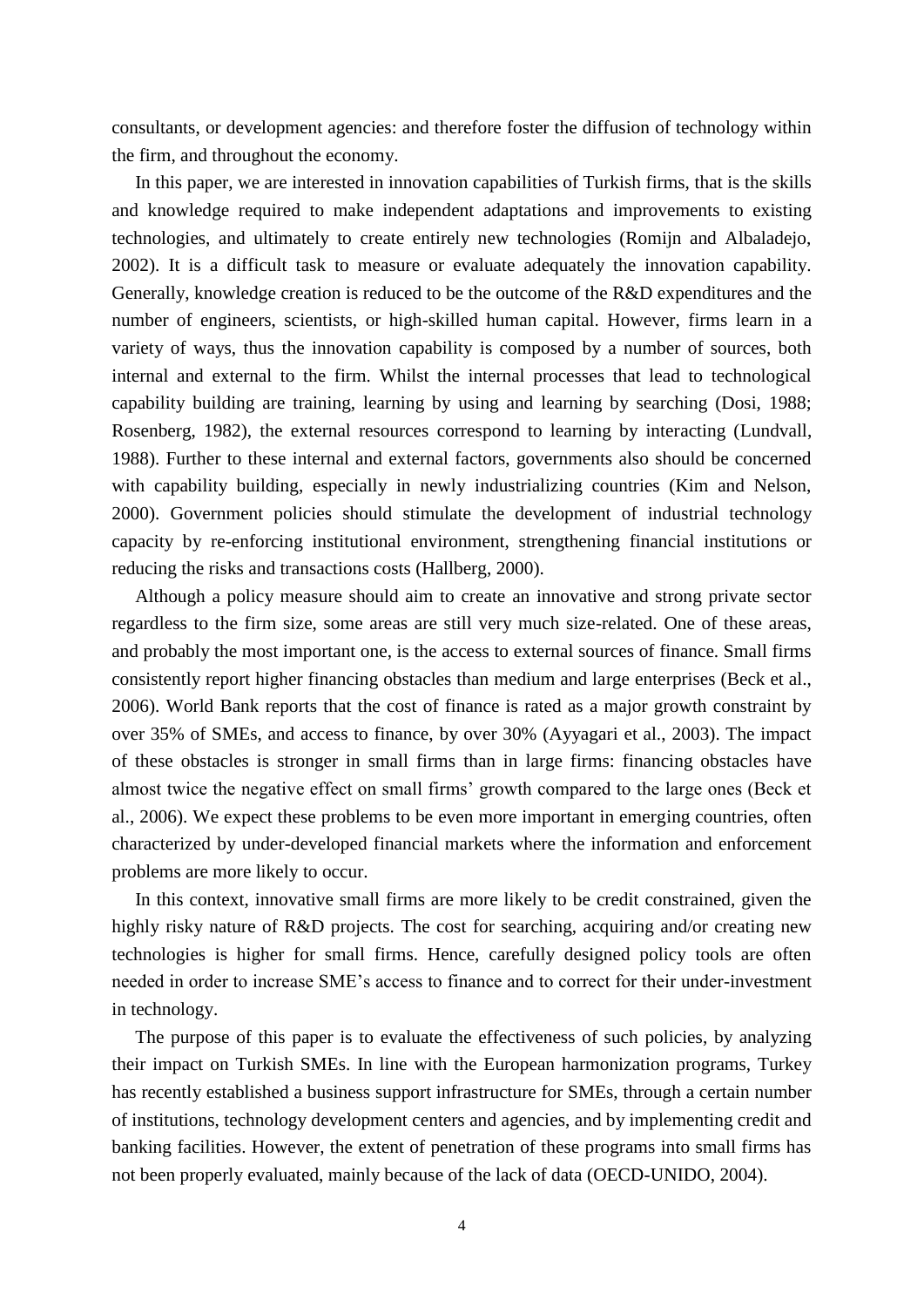We aim to fulfill this gap by conducting an empirical analysis on the determinants of innovation activities, by distinguishing between internal and external factors influencing technological capabilities, and highlighting the impact of policy measures. Given the complexity of measuring the innovative capabilities, we conduct an empirical analysis in three levels, by looking into innovative efforts, innovation decision, and innovation intensity of SMEs.

The focus here is on a particular policy area which is support and financial facilities. We seek to evaluate two different subvention schemes designed to develop SMEs' capabilities. The first one is the incentive certificates implemented by Undersecretariat of Treasury, whose aim is to support the Small and Medium Sized industry by offering exemptions from taxes, duties and fees, facilitating and increasing their credit usage and investments. The second one is Small and Medium-Sized Industry Development Organization (KOSGEB)'s support schemes, which consist of a wide range of financial, technical and/or managerial assistance and consultancy services. Our main objective is to evaluate to what extent these two policy tools affect small and medium sized firms' innovative capabilities.

The next section reviews briefly the national system of innovation in Turkey and existing policies on SME support. Section 3 presents the database and variables. Results will be discussed in Section 4. Section 5 concludes.

# **2 SMEs, capabilities and SME policies in Turkey**

## **2.1 SMEs and their innovative capabilities**

Turkish economy has longtime been characterized by high inflation, high real interest rates and public sector imbalances, leading to repetitive crises. The export-led growth strategy adapted in early 1980s came off with an export boom, but to the expense of real wages and a non-increasing gross fixed capital formation<sup>4</sup>. The burden of state economic enterprises and the heavy bureaucracy blocked a rapid liberal transformation. Furthermore, Turkey failed to implement adequate productive and technological policies to accompany its export promotion (Ozcelik and Taymaz, 2004).

Medium and small sized have a central place in Turkish economy. It has been highlighted that the growth of the last decade were relying on the SMEs, whose dynamism comes from a high level of profitability and a highly flexible labor market (CEPII, 2004). According to the latest Census of Industry and Business Establishments (2002), the Turkish firms' average size is around 4 employees and enterprises employing 1-49 persons constitute 99.41% of the total enterprises in Turkey (TSI, 2002). SMEs account for 61.1% of the employment and 27.3% of the value added, but only for 38% of capital investment, 10% of exports and 5% of bank

 4 For a comparative analysis of export-led growth strategies in Turkey and East Asian countries, see Rodrik (1995).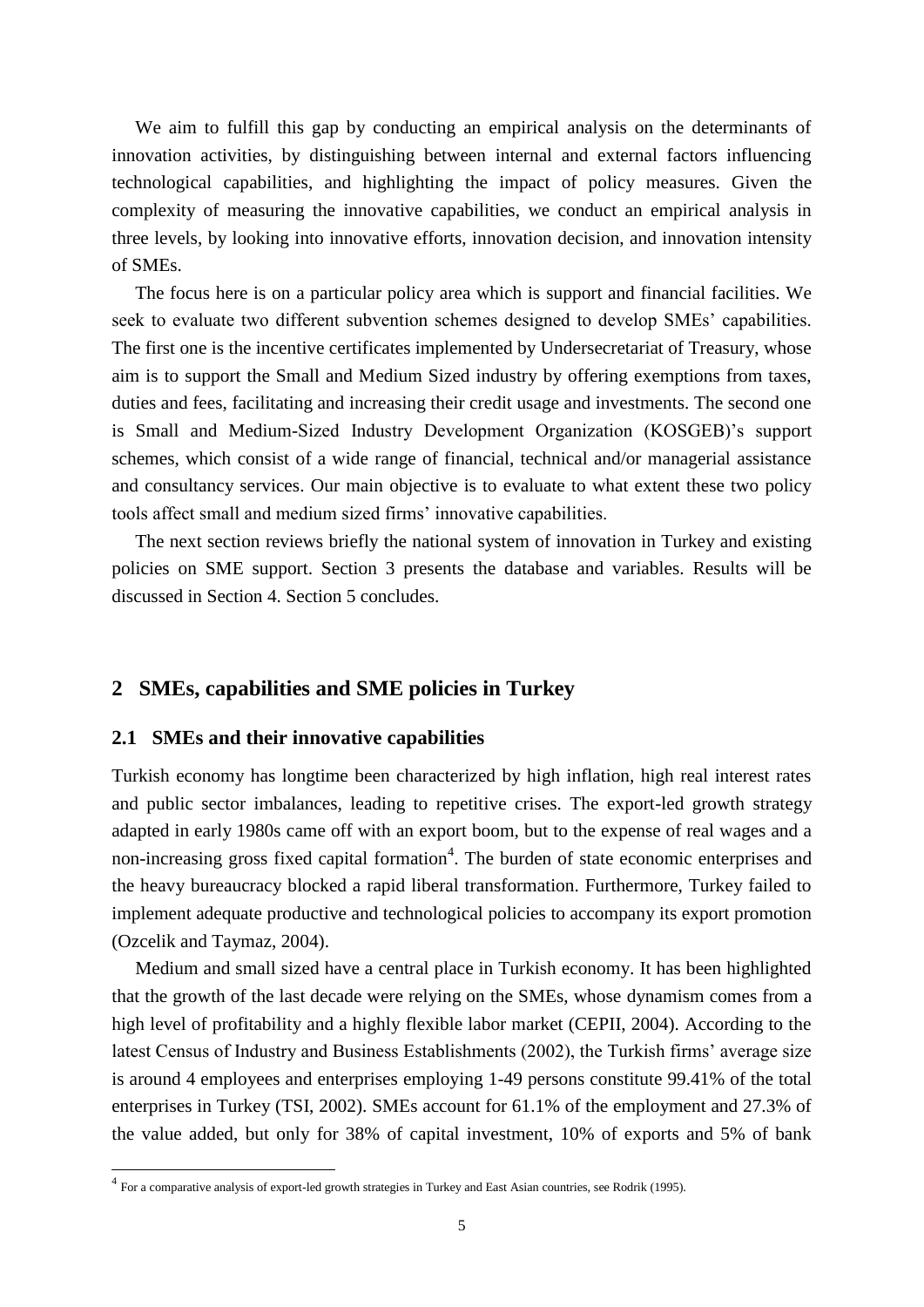credit (KOSGEB-OECD, 2005). The small size of Turkish SMEs and their relatively small contribution to national output and exports is also revealed by international comparisons with similar countries. In transition economies, small firms' share of total turnover is around 14- 31% and of exports, 20-44%, for an employment share of 15-20% (Serger and Hansson, 2004). In the East Asian countries, small enterprises tend to be more export-oriented, present in S&T-intensive sectors in highly competitive countries like Taiwan and South Korea, and in more labor-intensive industries in late-developers such as Malaysia, Thailand, Indonesia and Philippines; whereas in China, knowledge intensive small firms have higher productivity and capital intensity, but a lower export ratio (Lundin et al., 2007).

However, the picture is rather different when we look at the main science and technology indicators. Turkey is rather low-ranked, with a share of the R&D expenses in GDP of 0.59% (0.85%) in 2005 (2009), compared to 1.82% (2.01%) in EU-27. On the technology output side, the number of EPO (USPTO) patents per million people is 2.31 (3.82) in Turkey, whilst 113.8 (119.5) in EU-27<sup>5</sup>. But as pointed by the European Trend Chart Report, innovation performance may not be adequately measured by these data in a newly industrializing country such as Turkey. Although its performance is substantially lower than the EU level, Turkey is among the countries showing the fastest improvement in the Global Innovation Index (INSEAD, 2011). R&D expenditures almost tripled between 2002 and 2007; and between 2003 and 2005, the growth in total R&D expenditures reached 50%, well above the EU-27 (9%) (EU, 2010). We can therefore conclude that the country demonstrates a strong willingness to catch-up. Turkey also displays a relative strength in the areas of science and engineering enrolment at tertiary level and scientific and technical journal articles, as well as royalty and license fee payments and patent applications, compared to the Europe and Central Asia Region (World Bank, 2004).

# **2.2 A brief overview of Turkish SME policies**

SME policies have been put in the agenda in Turkey only after mid-90s, and until recently, small and medium sized industry has particularly suffered from an unfavorable business environment, characterized by high inflation, exchange rate instabilities, recessions, fluctuation in GDP and introduction of adjustment policies. OECD points to six main weaknesses of the Turkish Support System for SMEs identified by the private sector representatives in Turkey as following: insufficient support mechanisms, non-availability of information on support mechanisms, insufficient knowledge of how to apply for the benefits, inability to obtain bank loans and equity financing, and excessive taxation (OECD-UNIDO, 2004). It has been reported that the recent programs providing credits/guaranteed funds to small businesses have experienced a lack of demand (Napier et al., 2004). This seems to indicate that besides the lack of capital, the lack of people with adequate entrepreneurial

The data on Science and Technology Indicators comes from Eurostat.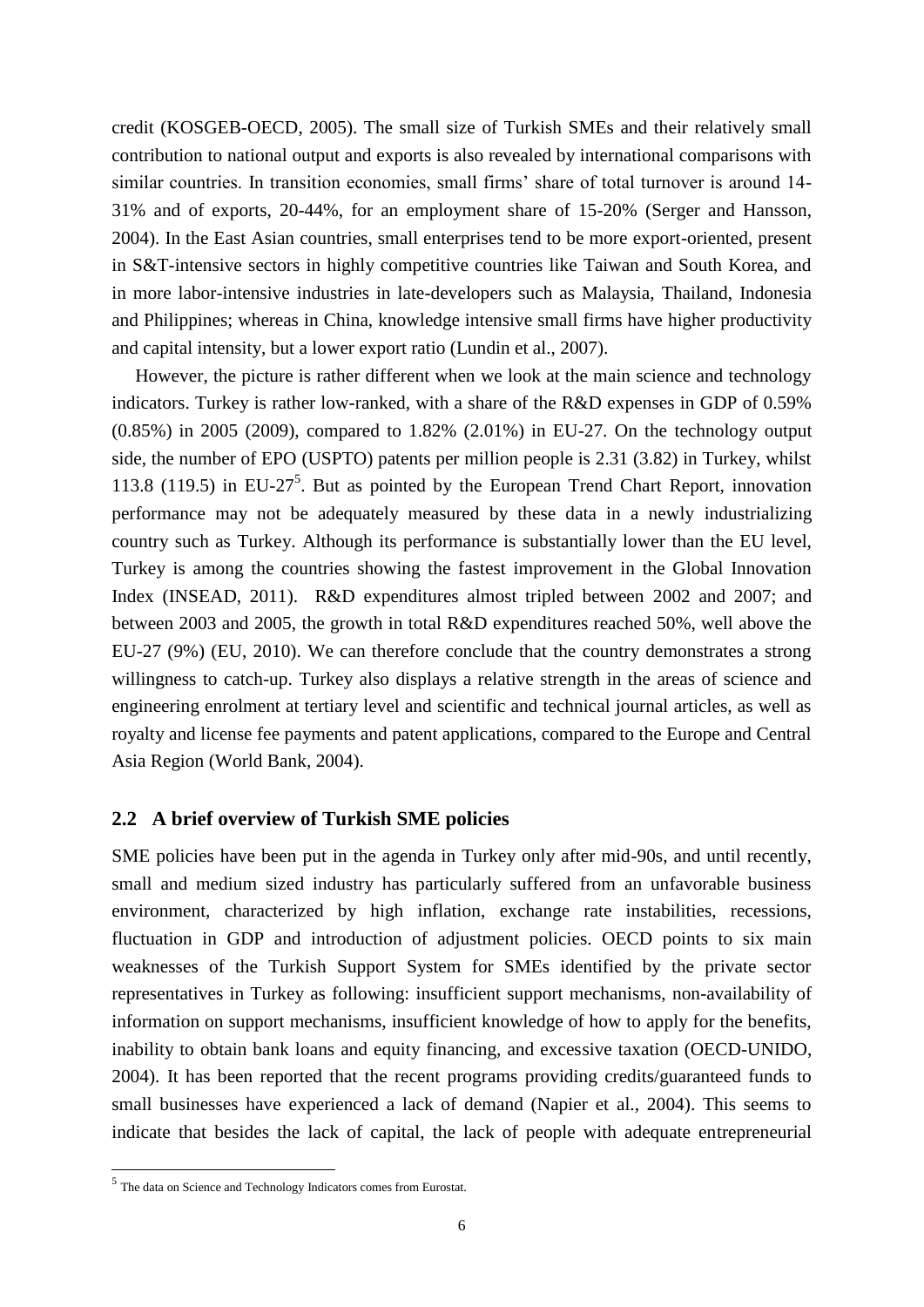skills to make use of the capital that is available is also critical.

There are several public organizations responsible for defining and implementing SME policies in Turkey, which lead to some coordination problems and effectiveness of ensuing schemes<sup>6</sup>. In 2003, a "SME Strategy and Action Plan" has been approved by the High Planning Council, indicating that policy changes should be implemented in the areas of finance, technology and competitiveness, which are the weakest points of Turkish  $SMEs<sup>7</sup>$ . In order to improve the overall the business environment, increase competitiveness and create sustainable growth, Turkey has also adopted an "Industrial Policy for Turkey" strategy in 2003, where promoting SMEs and entrepreneurship stands out as one of the main objectives. The SME Strategy and Action Plan and Industrial Policy strategy provide the basis for policies to enhance SMEs' capacities. In line with the European harmonization programs, Turkey has also adopted the "European Chart for Small Enterprises", and hence committed itself to develop programs and projects in ten areas specified by the Charter. These ten key areas are education and training for entrepreneurship, cheaper and faster start-ups, better legislation and regulation, availability of skills, improving the online access, getting more out of the Single Market, taxation and financial matters, strengthening the technological capacity, making use of successful e-business models and developing top-class small business support and developing stronger, more effective representation of small enterprises' interest at Union and national level.

However, the extent of penetration of these programs into small firms has not been properly evaluated, mainly because of the lack of data. In this paper, we are interested in the impact of two policy tools; one resulting from the new legislations; the support scheme offered by KOSGEB, and the more traditional second one, State-supported incentive certificates implemented by the Undersecretariat of Treasury.

The first scheme, on the other hand, is a wide range of measures offered by KOSGEB which consists not only on low-interest loans, but also technical and managerial advices, training programs and laboratory services. Between 2003-2007, 44 544 small and medium sized enterprises have benefited from KOSGEB's support schemes. Furthermore, SMEs using this scheme are rather well represented in the database as it is collected by KOSGEB.

The second scheme consists in investment and working capital credits that are provided for investors with incentive certificates. These incentive certificates are given within the

<sup>&</sup>lt;sup>6</sup> The Ministry of Industry and Trade is the primary authority for SME policies through KOSGEB. The Undersecretariat of State Planning Organization is responsible for planning long-term development plans that also covers SME policies. The Undersecretariat of Treasury is responsible for state aids to SMEs, whilst the Undersecretariat of Foreign Trade develops programs to foster the export activities. Finally, Halkbank could be seen as the main financial institution to support small and medium sized industry (Isik, 2005). There are also a number of institutions to promote he SMEs such as Scientific and Technical Research Council of Turkey, Turkish Patent Institute, Ministry of National Education, Turkish Union of Chambers and Commodity Exchange, to name a few.

<sup>&</sup>lt;sup>7</sup> SME Strategy and Action Plan, which formulates a road map for SMEs has been prepared by the "SME Study Group" composed of Ministry of Industry and Trade, Undersecretariat of State Planning Organisation (SPO), Undersecretariat of Treasury, Undersecretariat of Foreign Trade (DTM), State Institute of Statistics (SIS), Small and Medium Industry Development Organisation (KOSGEB), Turkish Union of Chambers of Commerce, Industry, Maritime Trade and Commodity Exchanges (TOBB), Confederation of Tradesmen and Artisans of Turkey (TESK) and has been approved by the High Planning Council by its decision dated 10 November 2003.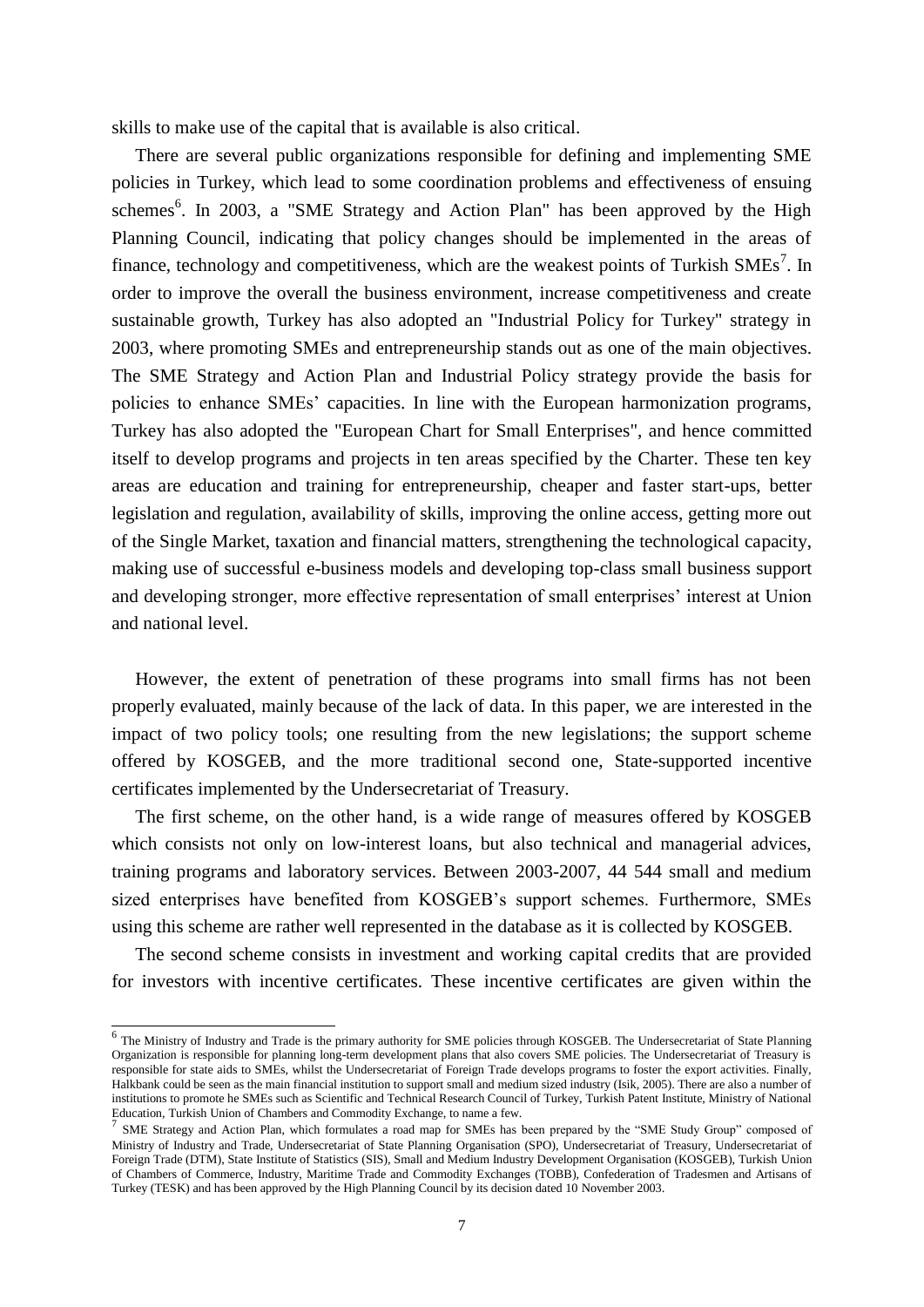framework of the Resolution on State Aid for SME Investments, which is implemented by the Undersecretariat of Treasury's General Directorate of Incentive and Implementation. Furthermore, within the scope of incentive certificates, SMEs are also entitled to make use of exemptions from customs duty and Mass Housing Fund; investment allowance; VAT exclusion; and taxes, duties and fees exemption (KOSGEB - OECD, 2005).

# **3 Database, Variables and Empirical Methodology**

#### **3.1 Database**

1

We use a unique firm-level survey data collected by Small and Medium-Sized Industry Development Organization (KOSGEB) in 2005<sup>8</sup>. The original database covers 50 347 SMEs mainly in manufacturing sector<sup>9</sup>, where 71.83% are small firms employing less than 25 people and only 0.05%, more than 150 people. 71% of the firms are founded after 1980, so our sample has also old and established firms as well as new entrants.

The survey gives information about the educational level of the employees, machinery and equipment, technological infrastructure, number of quality certificates and labels, and the exporting activity. Besides, we also have some information about the access to financial markets, such as the type of loans, the incentives and credits -if any- that the firms have benefited from. Moreover, the survey also has information on whether a firm has a patent or a utility model<sup>10</sup>. We also know whether firms are performing any research and development activities, they have a research laboratory or rely on any technological outsourcing.

Earlier studies analyzing the determinants of innovation in Turkish manufacturing firms with data from Turkish Statistical Institute  $(TSI)^{11}$  highlight a non-linear relationship between the innovation capacity and market structure, as well as with the firm size, suggesting therefore an unexpected higher innovation propensity for SMEs compared to larger firms (Pamukçu and Cincera, 2001). However, SMEs do not seem to enjoy less internal flexibility

<sup>&</sup>lt;sup>8</sup> The lack of longitudinal data does not seem to be a major problem, since the entry and exit of small firms are mostly conducted by the sake of tax corruptions in Turkey. Anecdotical evidence suggest that a considerable part of the small Turkish firms prefer to exit the market, and to re-enter with a new name and tax number in order to benefit from the tax incentives. For a comprehensive analysis on entry and exit rates in Turkish manufacturing industry see Pamukcu and Taymaz (2010). The authors point that both entrants and exitors are smaller than average surviving firm.

<sup>&</sup>lt;sup>9</sup> There are only 3% of the firms performing in Computer and Related Activities (NACE 72).<br><sup>10</sup> Utility models are a form of patent-like protection for minor or incremental innovations, which tend to protect the func-tio product. The main difference between utility models and patents lie on the cost of application and the length of protection. Utility models are very common in the mechanical, optical and electronic fields and played an important role in the industrial development of countries like Germany and Japan, as well as South Korea and India (Suthersanen, 2006).

<sup>&</sup>lt;sup>11</sup> Note that the percentage of innovating firms are considerably low in KOSGEB database that we use in this paper compared to TSI Data, and the industrial distribution of innovative activities by firm size do not correspond to the one revealed by TSI. This is due to the different methodologies, definitions and particularly to the differences in sample sizes. TSI follows the methodology of Community Innovation Surveys, and hence innovator firms are those who introduced either (i) a product improvement; (ii) a new product for the market; (iii) a process improvement; (iv) use of new processes for production during the period 2000-2002. TSI survey has been sent to 8375 firms, with a response rate of 15%, whilst KOSGEB survey covers 50.347 SMEs.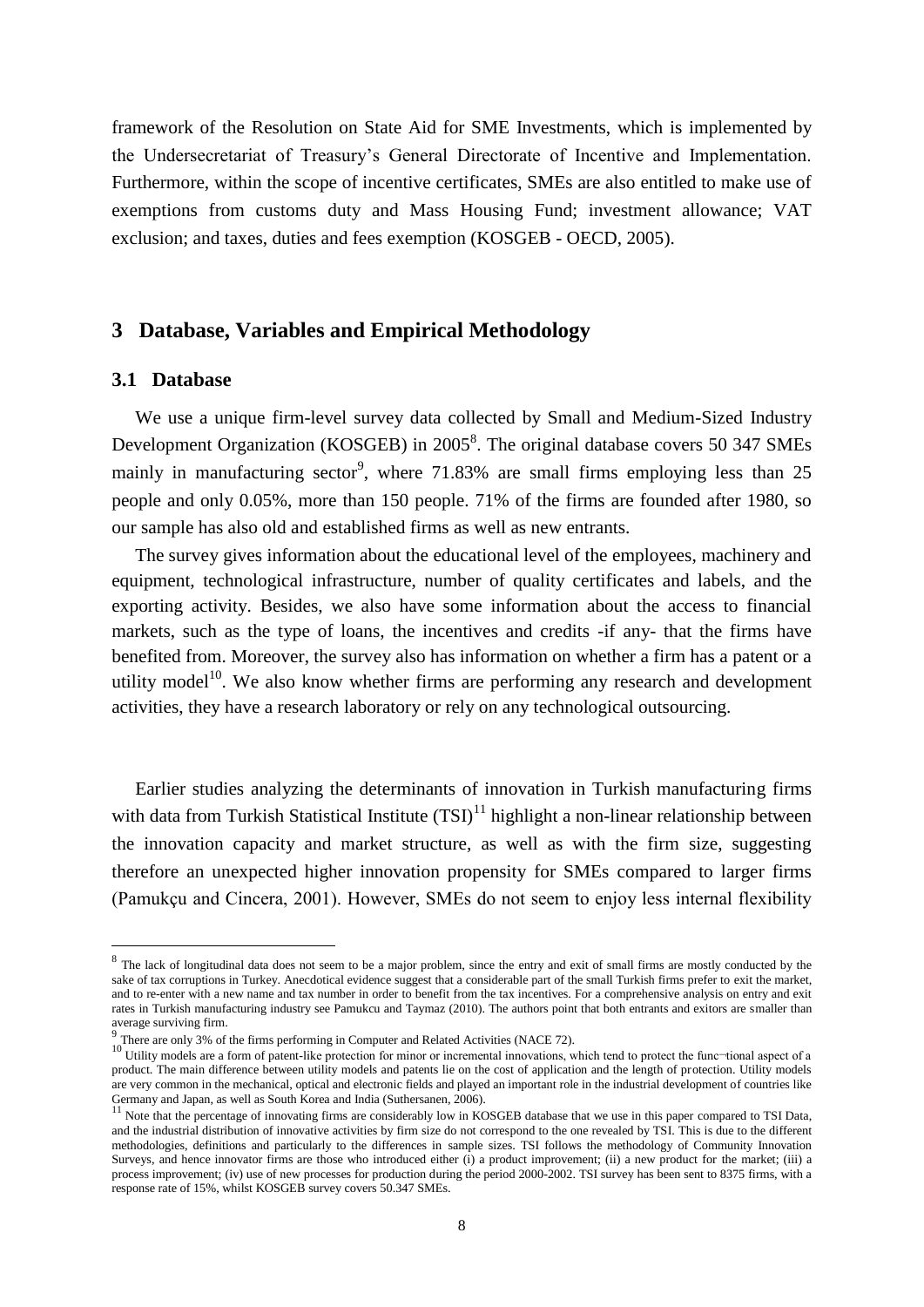advantages (in terms of technology and labor) compared to larger firms (Sak and Taymaz, 2004). Therefore this situation may be explained by the lack of innovativeness of large firms performing in traditional manufacturing sectors.

Another result shown by these empirical analyses relates to technological spillovers. Being a technology licensee, an exporter or having a foreign partner do not affect the probability to innovate (Pamukçu, 2003), and moreover, there is evidence about negative spillovers from multinational corporations in Turkish manufacturing industry, especially for the very small and very large firms (Taymaz and Lenger, 2004).

# **3.2 Variables**

 $\overline{a}$ 

#### **3.2.1 Indicators of innovation capabilities**

Measuring innovative capabilities is a difficult task, especially in an emerging country context. Our data does not provide a direct measure of innovative activities<sup>12</sup>. Furthermore, given the inherent complexity of innovation process, and its less knowledge-intensive nature in emerging country SMEs, we chose to approximate the innovative capabilities at three different levels; namely the innovation efforts, the innovation decision and the innovation intensity. By doing so, we aim to reflect the whole spectrum of innovative activities in Turkish SMEs. At one end of the spectrum there are the less technology intensive SMEs; these are the firms that try to innovate, but we do not take into account whether they succeed or not. At the other end of the spectrum there are highly and persistently innovative firms, holding at least one patent.

Therefore, our first approximation of innovative capability is based on the question that asks whether the firm has attempted to develop new products. We use the answers to this question as an indicator of SMEs' innovation efforts: a dummy variable that equals to 1 if the firm has attempted (but not necessarily succeeded) to develop a new product, and 0 otherwise.

However, this definition might be too broad, and we risk to over-estimate the Turkish SMEs' innovative capabilities if we only look at innovation efforts. Hence we decide to use also the information on patents available in the dataset, i.e. whether the firm has been granted a patent, and the number of patents that a firm holds. A patent should fulfill the requirements of originality, non-obviousness and economically profitable use; and this definition corresponds to that of new ideas (Peri, 2005). Therefore, our second dependent variable, decision to innovate, will equal to 1 if the firm has a patent and 0 otherwise<sup>13</sup>. Although a noisy measure of innovation, patents have been widely used in the literature as an innovation

 $12$  We do not have a specific question on innovation activities (introduction of new or significantly improved product/process) as defined by the Oslo Manual and used commonly in innovation surveys.

<sup>&</sup>lt;sup>13</sup> From henceforth, the terms "innovation decision" and "patenting" are used interchangeably. This is a choice for the sake of clarity; we are fully aware that all innovations do not result in patents..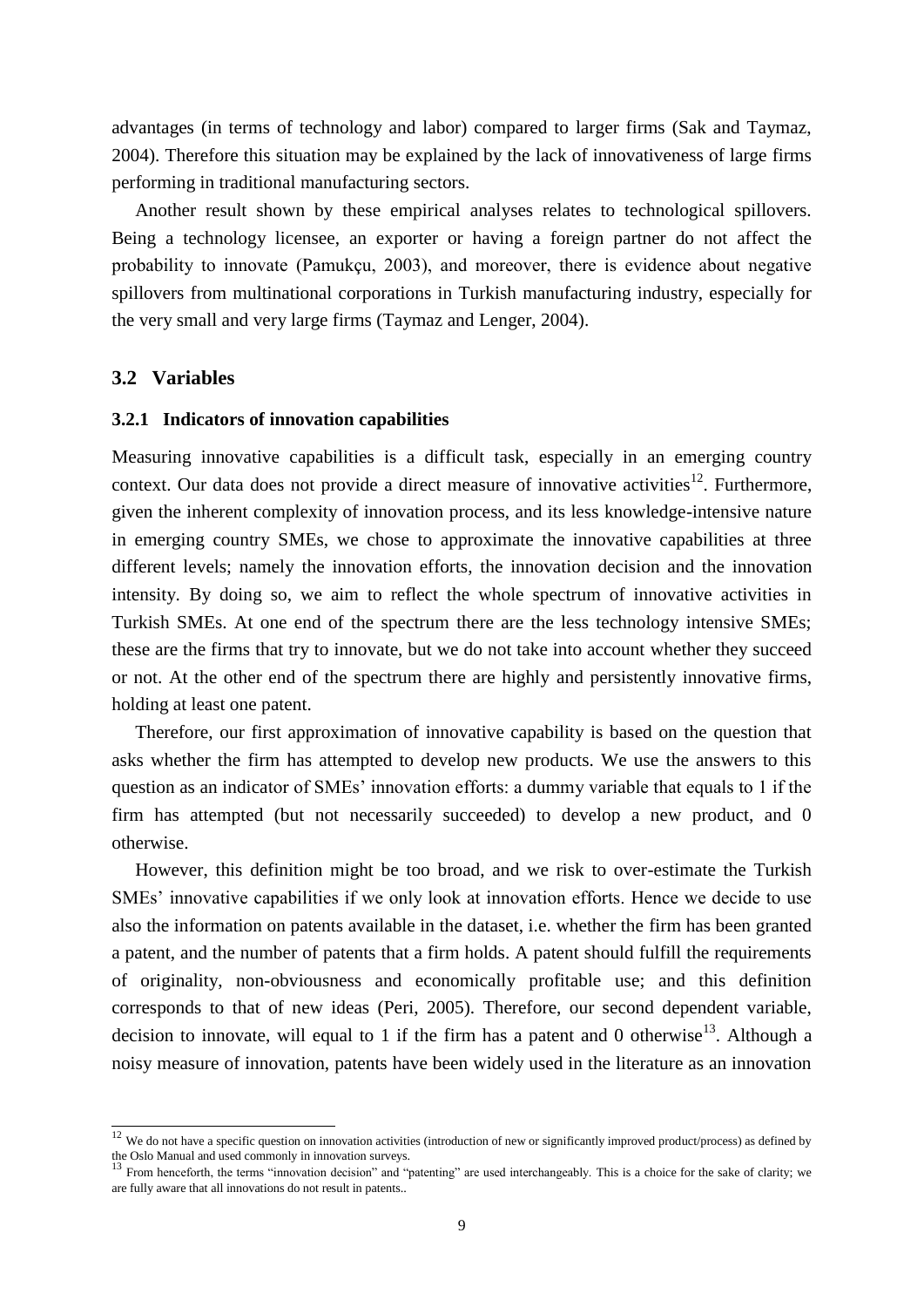output $14$ .

However, by only looking at the innovation decision, i.e. patenting, we risk to underestimate the capabilities of the knowledge-intensive, persistently innovative SMEs. Therefore, in the third specification, we limit our sample to innovative firms (i.e. firms that hold a patent and/or a utility model), and assess the determinants of technology creation by exploring their behavior. Our final dependent variable is thus the number of patents.

|             |                    | Share of:               |                                                            |                                               |                                                               |                                                             |
|-------------|--------------------|-------------------------|------------------------------------------------------------|-----------------------------------------------|---------------------------------------------------------------|-------------------------------------------------------------|
| <b>NACE</b> | Tech.<br>intensity | Sector in the<br>sample | <b>Firms</b><br>attempting to<br>innovate in the<br>sector | <b>Firms</b> with<br>patents in the<br>sector | Firms with 2 or<br>+ patents in the<br>sector<br>Whole sample | Firms with 2 or<br>+ patents<br><b>Innovative</b><br>sample |
| 15          | <b>LT</b>          | 12.54                   | 67                                                         | 10.19                                         | 3.32                                                          | 30.67                                                       |
| 16          | <b>LT</b>          | 0.30                    | 73                                                         | 5.62                                          | 2.25                                                          | 40.00                                                       |
| 17          | <b>LT</b>          | 14.97                   | 74                                                         | 8.34                                          | 2.73                                                          | 30.95                                                       |
| 18          | <b>LT</b>          | 2.99                    | 79                                                         | 8.60                                          | 3.28                                                          | 37.18                                                       |
| 19          | <b>LT</b>          | 2.74                    | 79                                                         | 9.38                                          | 4.44                                                          | 43.90                                                       |
| 20          | <b>LT</b>          | 1.89                    | 63                                                         | 3.76                                          | 0.90                                                          | 20.00                                                       |
| 21          | <b>LT</b>          | 2.03                    | 64                                                         | 5.51                                          | 1.34                                                          | 21.62                                                       |
| 22          | <b>LT</b>          | 1.25                    | 64                                                         | 1.08                                          | 0.27                                                          | 14.29                                                       |
| 23          | MT                 | 0.25                    | 72                                                         | 12.00                                         | 1.33                                                          | 11.11                                                       |
| 24          | HT                 | 3.61                    | 85                                                         | 10.04                                         | 3.47                                                          | 30.58                                                       |
| 25          | MT                 | 6.97                    | 70                                                         | 7.08                                          | 2.04                                                          | 20.90                                                       |
| 26          | MT                 | 5.54                    | 69                                                         | 5.31                                          | 1.22                                                          | 20.83                                                       |
| 27          | MT                 | 5.64                    | 67                                                         | 5.94                                          | 1.26                                                          | 15.91                                                       |
| 28          | <b>MT</b>          | 8.18                    | 72                                                         | 5.37                                          | 1.07                                                          | 13.33                                                       |
| 29          | HT                 | 10.23                   | 78                                                         | 7.54                                          | 1.65                                                          | 14.58                                                       |
| 30          | HT                 | 0.19                    | 91                                                         | 5.26                                          | 1.75                                                          | 33.33                                                       |
| 31          | HT                 | 3.60                    | 82                                                         | 8.46                                          | 2.73                                                          | 23.58                                                       |
| 32          | HT                 | 0.33                    | 88                                                         | 6.19                                          | 1.03                                                          | 11.11                                                       |
| 33          | HT                 | 0.91                    | 86                                                         | 10.74                                         | 2.59                                                          | 20.00                                                       |
| 34          | HT                 | 2.48                    | 73                                                         | 5.32                                          | 1.36                                                          | 18.52                                                       |
| 35          | HT                 | 0.59                    | 78                                                         | 6.36                                          | 1.73                                                          | 23.08                                                       |
| 36          | <b>LT</b>          | 12.48                   | 73                                                         | 7.78                                          | 1.90                                                          | 20.77                                                       |
| 37          | LT                 | 0.30                    | 78                                                         | 11.11                                         | 3.33                                                          | 25.00                                                       |

**Table 1: Sectoral distribution of dependent variables**

Table 1 shows the sectoral distribution of the sample, as well as the dependent variables. As expected, the major part of Turkish SMEs performs in low-tech sectors such as textiles and furniture manufacturing. Only 18 percent of our sample belongs to high-technology intensive manufacturing sectors. We see that on average, 73 percent of the SMEs in our sample have been trying to innovate, however only 8 percent has applied for a patent. The share of firms with more than 1 patent in the whole sample is only 2 percent. We also note that, with the exceptions of chemicals and optical instruments, the patenting activity is not concentrated in high-tech sectors; furthermore, firms that have more than one patent are highly present in low tech sectors.

 $\overline{a}$ 

 $14$  See Jaffe and Trajtenberg (2002), among others for a discussion on the use of patents statistics.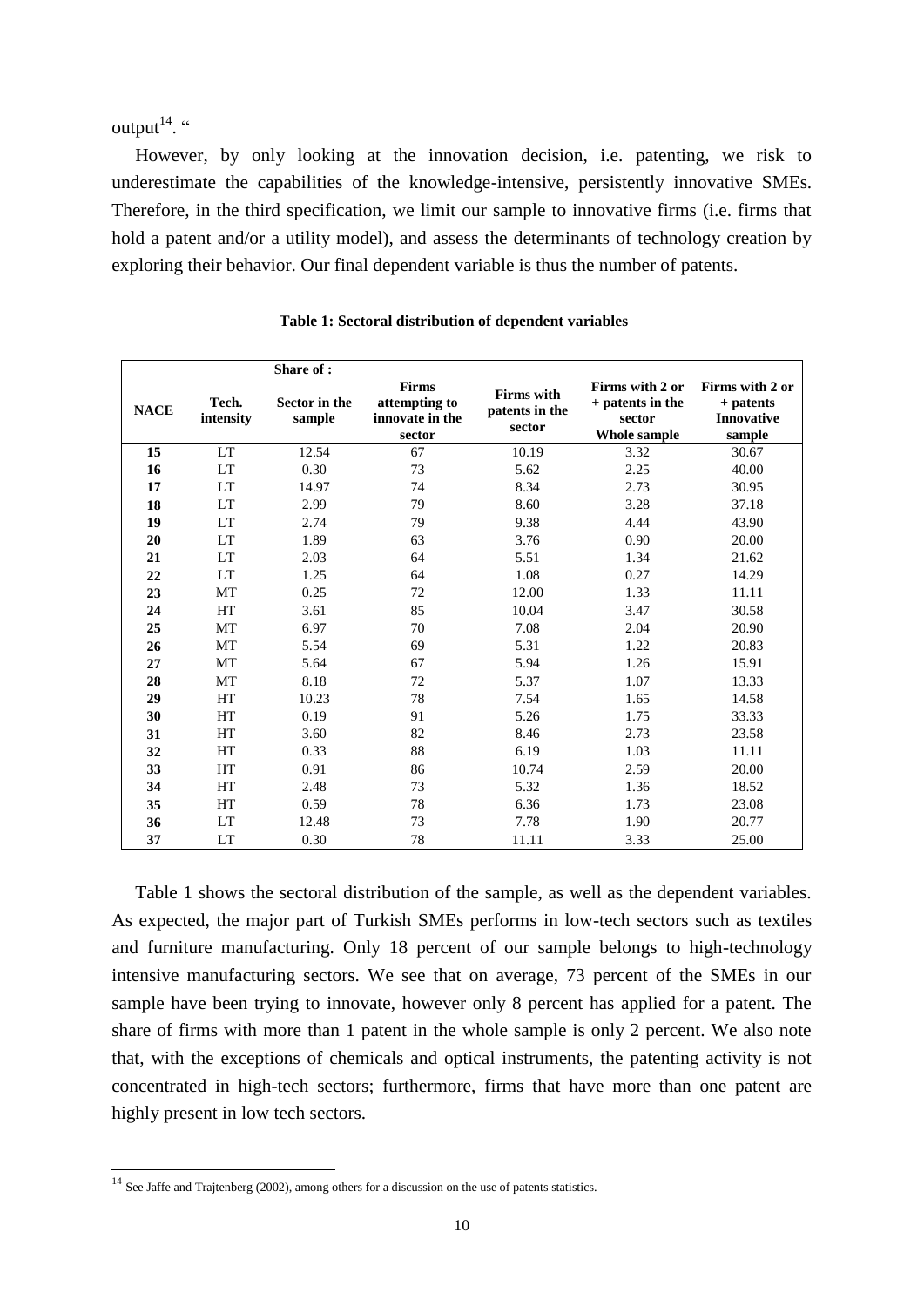#### **3.2.2 Independent variables**

 $\overline{a}$ 

As briefly mentioned earlier, we consider two sets of independent variables to explain Turkish SMEs' propensity to innovate; factors internal and external to the firm. Description and sources of the variables are presented in Table 5, and the descriptive statistics in Table 6 in the Appendix.

In the first set of explanatory variables, we consider firm size, firm age, workforce qualifications measured by the ratio between the number of people with a higher degree over the total number of employees and whether the firm is investing in  $R&D^{15}$ . The firm size in measured by the logarithm of the number of employees. Squared term of age is also introduced in order to account for potential non-linearity.

Other potential sources of technological learning inside the firm are the use of ICT, measured by the number of computers, the use of technology-intensive production process<sup>16</sup> and the number of quality labels belonging to the firm. The latter, measured by different quality labels and certificates, ranging from Turkish Standards Institutes Certificates to ISO labels, reflects SMEs' level of total quality management (TQM). TQM is a multidimensional, organizational dynamic capability, and hence is expected to be positively associated with innovation. Finally, the number of utility models, a potential innovation tool for developing economies, held by the firm is also taken into account.

As for the factors external to the firm, we consider traditional variables such as market structure, or firm's participation in international markets, as well as potential learning sources by taking into account subcontracting relationships, technology outsourcing or agglomeration economies.

The market structure, highlighted as the principal determinant of innovative activities in industrial economics (Arrow, 1962) is approximated by the share of four largest firms in a given sector. The relationship between market structure and innovation has so far yielded to ambiguous conclusions. Schumpeterian hypothesis states that firms with greater market power would be more able to finance their R&D as well as to appropriate the returns from their innovation (Schumpeter, 1942). However, empirical studies show that this impact of concentration on innovation depends on number of factors such as industrial characteristics, barriers to entry, types of R&D and/or strength of IP protection (Cohen et al., 1987, Gilbert, 2006).

We also take into account being a subcontractor with a dummy variable. Previous literature, largely illustrated by the Asian experience, argues that subcontracting relationships would increase knowledge diffusion in the SMEs, increasing hence their productivity (Okada,

<sup>&</sup>lt;sup>15</sup> The database do not report the R&D expenses, so we use a dummy variable which equals to 1 if the firm is investing in R&D and 0 otherwise.<br><sup>16</sup> We consider that a firm is technology intensive if it uses either programmable logic controller (plc), numerical controller (cnc) or robots

in its production process.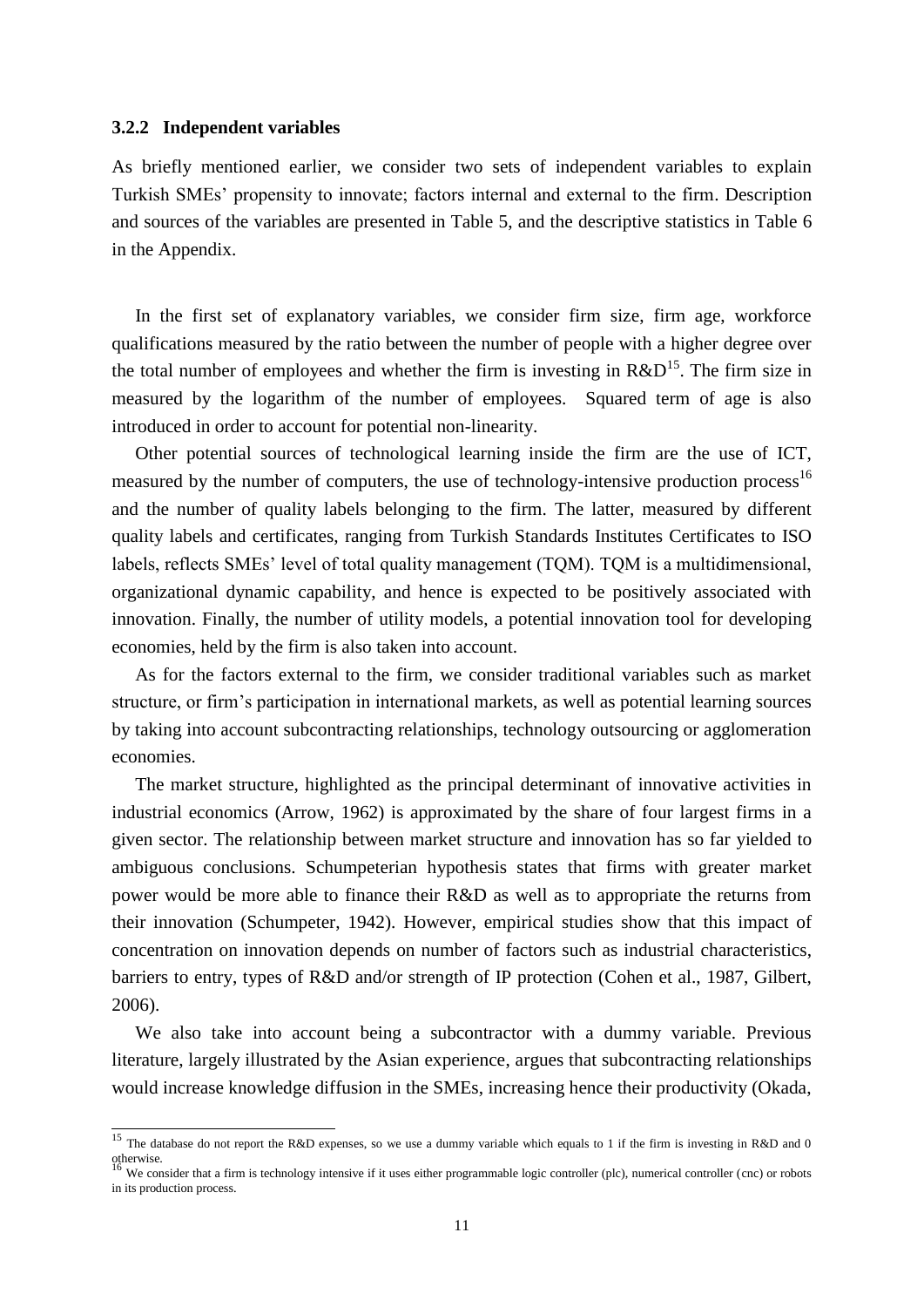2004; Kim, 1997). However, not all types of subcontracting relationships have the expected positive effects; larger partners can also transfer the burden of risks and costs on the subcontracted SMEs (Taymaz and Kilicarslan, 2005). Technology outsourcing is also a dummy variable that equals to 1 if the firm uses an external laboratory.

Agglomeration externalities are proven to have a positive effect on firms' productivity, and to play an important role on the regional development (Glaeser et al., 1992; Feldman and Audretsch, 1999). However, the literature is rather ambiguous on the underlying rationale of these externalities; that is whether the more specialized or on the contrary more diversified structures foster the innovativeness. In order to take into account the impact and the type of agglomeration economies, we introduce both Marshallian and Jacobian externalities into our regression at regional (NUTS 2) level.

Marshallian externalities are measured by the location quotient which shows the locational advantage of a region in a given industry<sup>17</sup>. Introduced by Florence (1939), the employment location quotient, ratio between the regional employment share for the industry and the industry's share of total employment, has been widely used to measure industrial agglomeration (See Beaudry and Schiffauerova, 2009).

Jacobian externalities correspond to the benefits gained from the industrial diversity in the region. This variable is constructed in two steps. First, a *Gini* index at the regional level is computed. As a Gini index close to 1 implies a highly concentrated region, we consider that 1 *- Gini* would correspond to the degree of diversification in regional production.

Finally, we control for SMEs' institutional environment. The capability building is wrapped in economic, political and social complexities; similar patterns may be observed between innovative activities and social, economic and political development. Especially in an emerging country context, the institutions -or the lack of them- have a direct effect on firms' capabilities. According to the social and economic development index calculated by the State Planning Organization, inequalities among Turkish cities and regions are very high (Dincer et al., 2003). We expect therefore the institutional variables to have a considerable effect on SMEs' innovation capabilities.

In order to reduce the number of existing indicators and to determine an adequate measure of the institutional environment, we conducted a factor analysis on different social and economic indicators at the NUTS3 (district) level. For this purpose, we first conducted a principal component analysis in order to discover the factor structure. Then, we fit the hypothesized factor structure to the observed data by using iterated principal factor analysis and applying the Kaiser criterion to confirm the unidimensionality of the factors. Three factors have been retained.

 $\overline{a}$ 

 $17$  We use location quotient ratios calculated by TUSIAD/SPO (2005).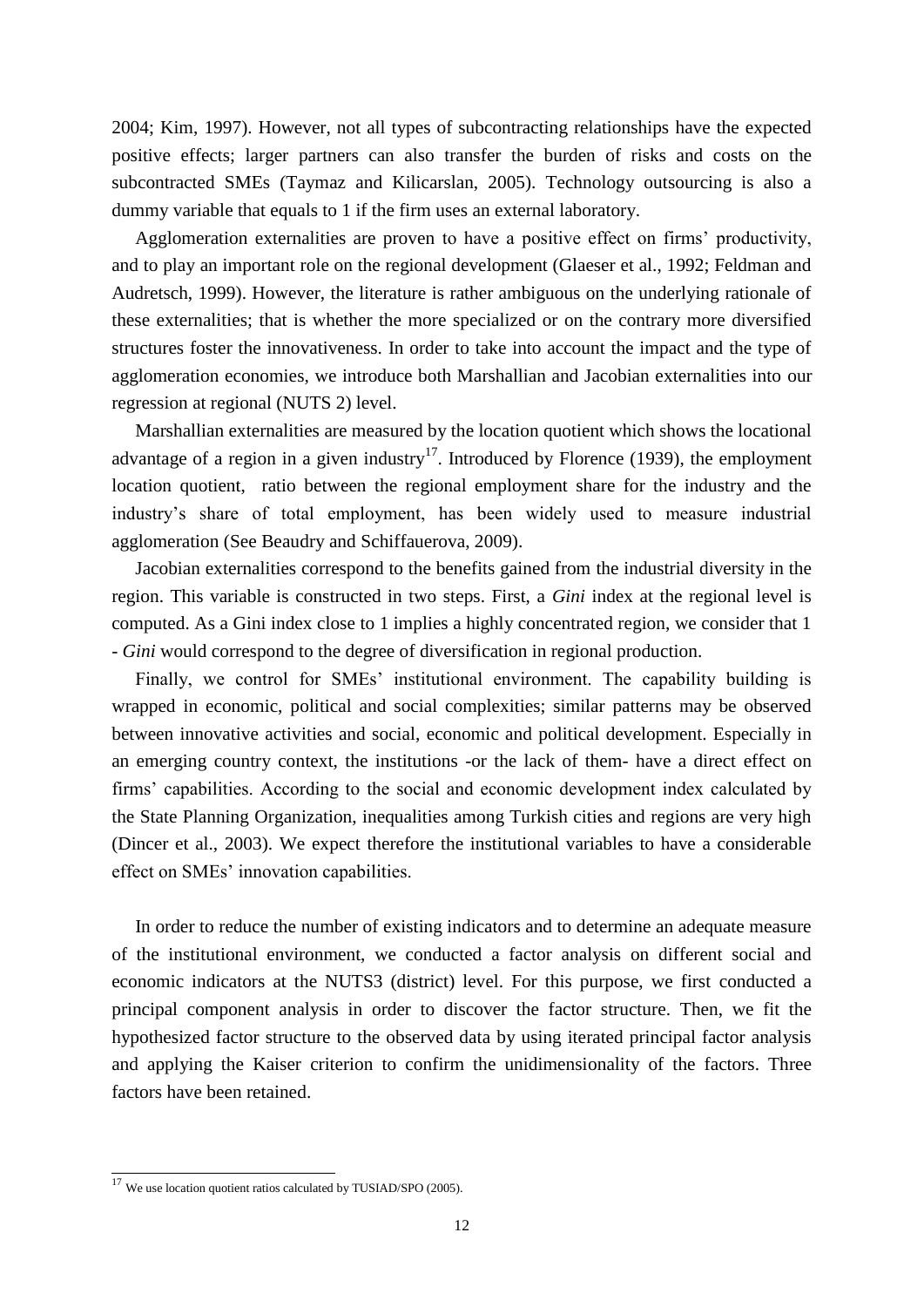| Variables (NUTS 3 Level)                     | <b>Factor 1</b> | Factor 2 | <b>Factor 3</b> |
|----------------------------------------------|-----------------|----------|-----------------|
| Urbanization rate                            | 0.435           | 0.135    | 0.180           |
| Proportion of employers                      | 0.489           | 0.306    | 0.322           |
| Proportion of higher education graduates     | 0.916           | 0.041    | $-0.089$        |
| Schooling rates in technical schools         | 0.184           | 0.541    | $-0.058$        |
| Number of medical doctors*                   | 0.996           | $-0.031$ | 0.024           |
| Number of hospital beds*                     | 0.538           | $-0.034$ | 0.198           |
| Number of plots in OIZ                       | $-0.102$        | 0.281    | 0.594           |
| Total capacity of power equipment            | 0.232           | 0.432    | $-0.044$        |
| Electricity consumption**                    | 0.094           | $-0.126$ | 0.740           |
| Industrial value added**                     | 0.089           | 0.541    | 0.284           |
| Amount of indus., comm. and tourism credits* | $-0.038$        | 0.599    | $-0.003$        |
| Total public expenditures*                   | 0.300           | 0.087    | $-0.343$        |
| Amount of investments with incentive cert.** | $-0.067$        | 0.527    | $-0.046$        |
| Consolidated budget revenues**               | 0.005           | 0.738    | $-0.066$        |
| Proportion of asphalt road                   | 0.002           | 0.237    | 0.581           |

# **Table 2: Rotated Factor Matrix**

Iterated principal factors analysis, Oblique rotation.  $N=81$ ,  $\chi^2=632.82$ ,  $p=0.000$ Notes:\*per 10.000 person, \*\*per capita

These factors are of considerable interest as they provide some indication of the different dimensions of social and economic development (See Table 2). Factor 1 seems to reflect the quality of the human capital endowment at the district level. Indicators loading on Factor 2 indicate the extent of public investments available at the district level. Finally, Factor 3 points towards the capacity and the quality of infrastructure. These three factors will be used to reflect the characteristics of the institutional environment at the district level.

Finally, the policy tools that we analyze relate to financial facilities and support to the SMEs. Previous literature has shown that the smaller the enterprise, the more it is likely to have financial constraints. Information asymmetries in financial markets lead to adverse selection and moral hazard problems (Stiglitz and Weiss, 1981). The risk of credit rationing is increased when banks ask for collateral, as a substitute for information. Therefore, even in mature financial markets, the access to the capital could be difficult for the SMEs, who often lack resources to provide the collateral. Furthermore, in Turkey, both small and large enterprises view high innovation costs and lack of appropriate finance as the main barrier for innovation activities (Napier et al., 2004), as it is the case in many of the developing or emerging countries/economies (Beck et al., 2006). Furthermore, the cost of short-term financing has been found the highest in Turkey compared to the other European countries (EU, 2003). Following years of unstable and unfavorable macroeconomic environment characterized by high inflation, and a succession of deep recession and sharp up-turns, the crisis in 1994 and 2000-2001, credit availability to Turkish SMEs has been dramatically limited. Various programs have been created in order to support SMEs for many years, but in our study we will focus on only two of these policy tools. The first one is the incentive certificates, a purely financial tool, whose aim is to support the SMEs by offering exemptions from taxes, duties and fees, facilitating and increasing their credit usage and investments. The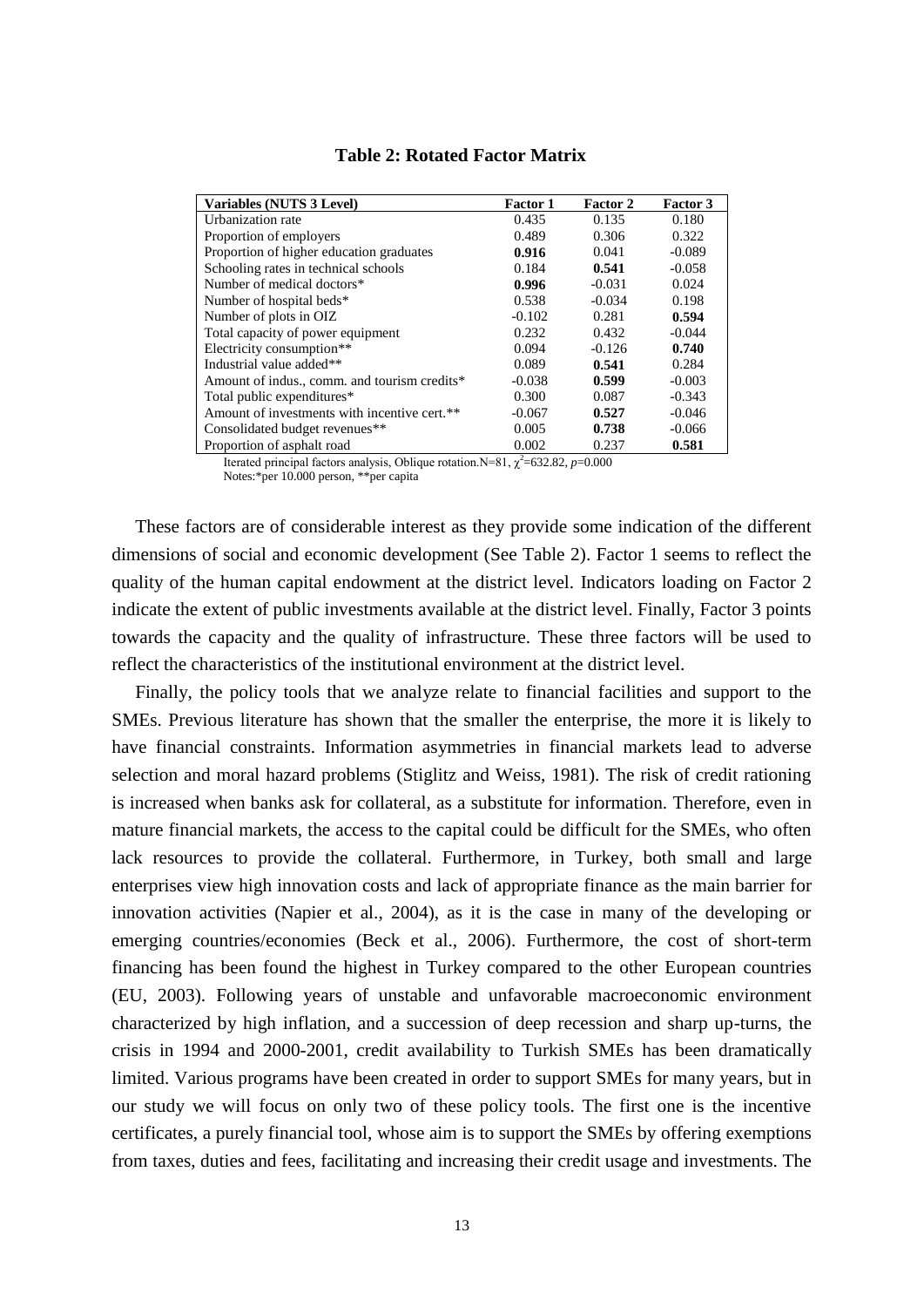second one is Small and Medium-Sized Industry Development Organization (KOSGEB)'s support schemes, which consist of a wide range of financial, technical and/or managerial assistance and consultancy services<sup>18</sup>. For each policy tool, we introduce a dummy variable which takes the value of 1 if the firm uses the particular facility and 0 otherwise.

### **3.3 Estimation Method**

In the first two specifications (i.e. determinants of innovative efforts and innovation decision), the dependent variable is a dichotomous qualitative variable, taking on the value of 1 when a firm attempted to develop a new product or has a patent and the value of 0 otherwise. Our estimation method is hence a binomial probit model, which allows us to explore how each explanatory variable affects the occurrence of innovative capabilities measured by different indicators.

In the third specification, we only take into account innovating firms, and the dependent variable is the number of patents held by a firm $19$ . The non-negative and discrete nature of patent data advocates the use of count models. Poisson regression provides the standard framework to estimate count data<sup>20</sup>. However, the Poisson Model assumes equidispersion, i.e. equality between expected value and the variance, which makes it very restrictive. The non respect of equidispersion yields the same implications as heteroscedasticity in a model of Ordinary Least Squares (Cameron and Trivedi, 1998). Furthermore, the Poisson Model assumes homogeneity, given that the conditional expectation has a determinist form depending on the explanatory variables. Given the nature of our data, the non-consideration of specific effects may lead to overdispersion. Therefore, a negative binomial model which allows for the unobserved heterogeneity is used in our study.

# **4 Results**

-

Prior to the econometric estimation, first the outliers have been removed. As we are working with a cross-section data, it is important to examine if there are possible outliers that might affect our results. Therefore we decided to remove some extreme values related to firm size and to the number of patents and utility models in order to reduce the skewness of these variables; this has been done by taking out values larger than the 99th percentile<sup>21</sup>. Together

 $18$  The list of the KOSGEB supports available to SMEs are presented in the Appendix (6.1).

<sup>&</sup>lt;sup>19</sup> Although analyzing a sub-sample with only innovative firms is a deliberate choice in order to evaluate the determinants of capabilities in more technology intensive, persistently innovative SMEs which are different from the rest of the sample, we are aware that a selection problem might arise. We therefore estimated a Type 2 Tobit model where the number of patents have been considered as truncated variable. Tobit model imposes restriction on the effect of each regressor on the probability of patenting and patent intensity. The validity of this restriction can be tested against an alternative unrestricted form consisting on a separate probit for the probability of patenting and a truncated regression on patent intensity. The likelihood-ratio test rejects the null hypothesis that the restricted model (Tobit) is true, the two equation approach is therefore more appropriate than Tobit ( $LR = 870.29$ ).

<sup>&</sup>lt;sup>20</sup> For a survey on the specification and estimation of count models, see Greene (1994) and Winkelmann and Zimmermann (1995).

<sup>&</sup>lt;sup>21</sup> Note that we do not know whether the outliers are the "real" observations or coding errors, therefore we preferred to remove than rather than to try to correct them.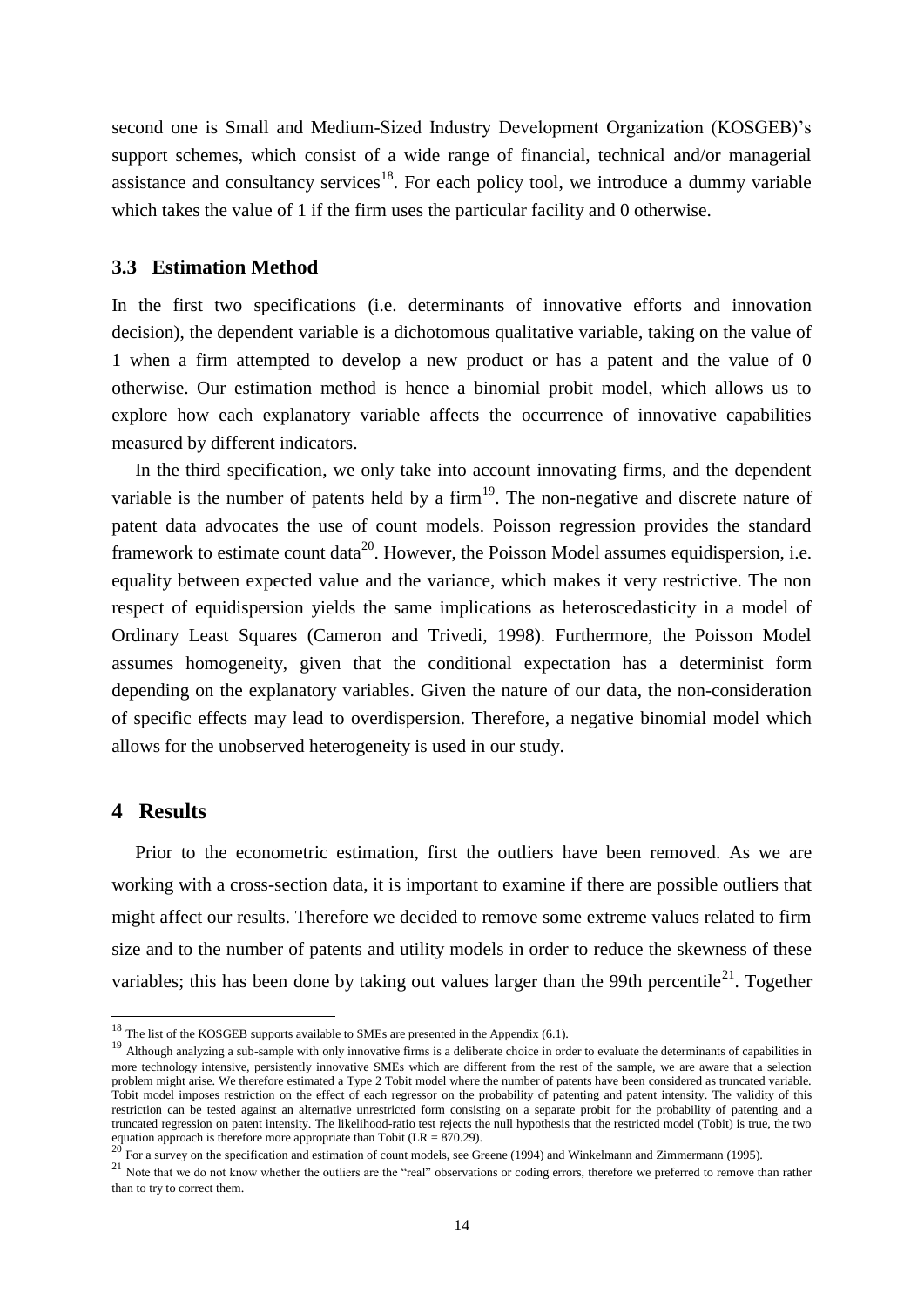with the observations with missing variables, 27% of the original sample has thus been eliminated, and our final sample has  $29.570$  firms<sup>22</sup>. 19 2-digit sectoral dummies as well as 11 NUTS-1 level regional dummies (not reported) have been added to each regression. Descriptive statistics are shown in Table 6.

Three models, following different factors that contribute to innovative capabilities, have been estimated for each specification. The first model assesses the impact of internal factors on innovative capabilities (Table 3 – Internal Factors). The second model distinguishes between the internal and external factors (Table 3 – External Factors). In the third model we introduce the two policy tools (Table 4).

Regarding to the internal determinants of Turkish SMEs' innovative capabilities, firm size is found to exert a positive effect on the innovative capabilities of patenting firms. Since Schumpeter (1942), larger firms have been acknowledged to have a critical advantage in innovation, given the costly and risky nature of R&D investments. With the firm size, the ability to achieve scale economies, diversify, and obtain funds and/or to offer higher wages also increases (Amsden, 2001; Cohen and Klepper,  $1992)^{23}$ . However, this positive impact of the firm size disappears when we take into account external factors. The impact of firm age, on the other hand, seems to depend on the type of innovative capability that we're analyzing. Age decreases the likelihood of innovative efforts, but increases the likelihood of patenting.

Innovative efforts are found to increase with a higher educated workforce. However, this positive effect disappears when we evaluate the innovation decision and the innovation intensity. A high ratio of employees with a degree indeed increases firms' innovative capabilities, but when it comes to patenting, a more specific type of education, such as degrees in Science and Engineering and technical skills may be more appropriate. However, our data does not allow us to have more precise measure of education level.

Overall, according to the first model, innovation efforts, innovation decision and the intensity of innovation have rather different determinants. As expected, the innovative efforts of Turkish SMEs seem to depend heavily on R&D investment, the use of technology intensive production processes, and the use of information and communication technologies. The decision for innovation, on the other hand, is found to be less dependent on ICT, but more on utility models. Finally, when we look at the innovation intensity, none of these internal factors seems to matter except the R&D. The results suggest that the more SMEs

-

 $^{22}$  The KOSGEB database had 50.432 observations. However, 2239 of those firms had no information on the sector of performance, and 4, on the firm location. We also removed a further 1505 firms performing in Computer and Related Activities (NACE 72). The database thus obtained had 46.688 observations and is referred as the original database, which has been cleaned for outliers and missing values.<br><sup>23</sup> Please note that the largest firm in our final database has 150 employees.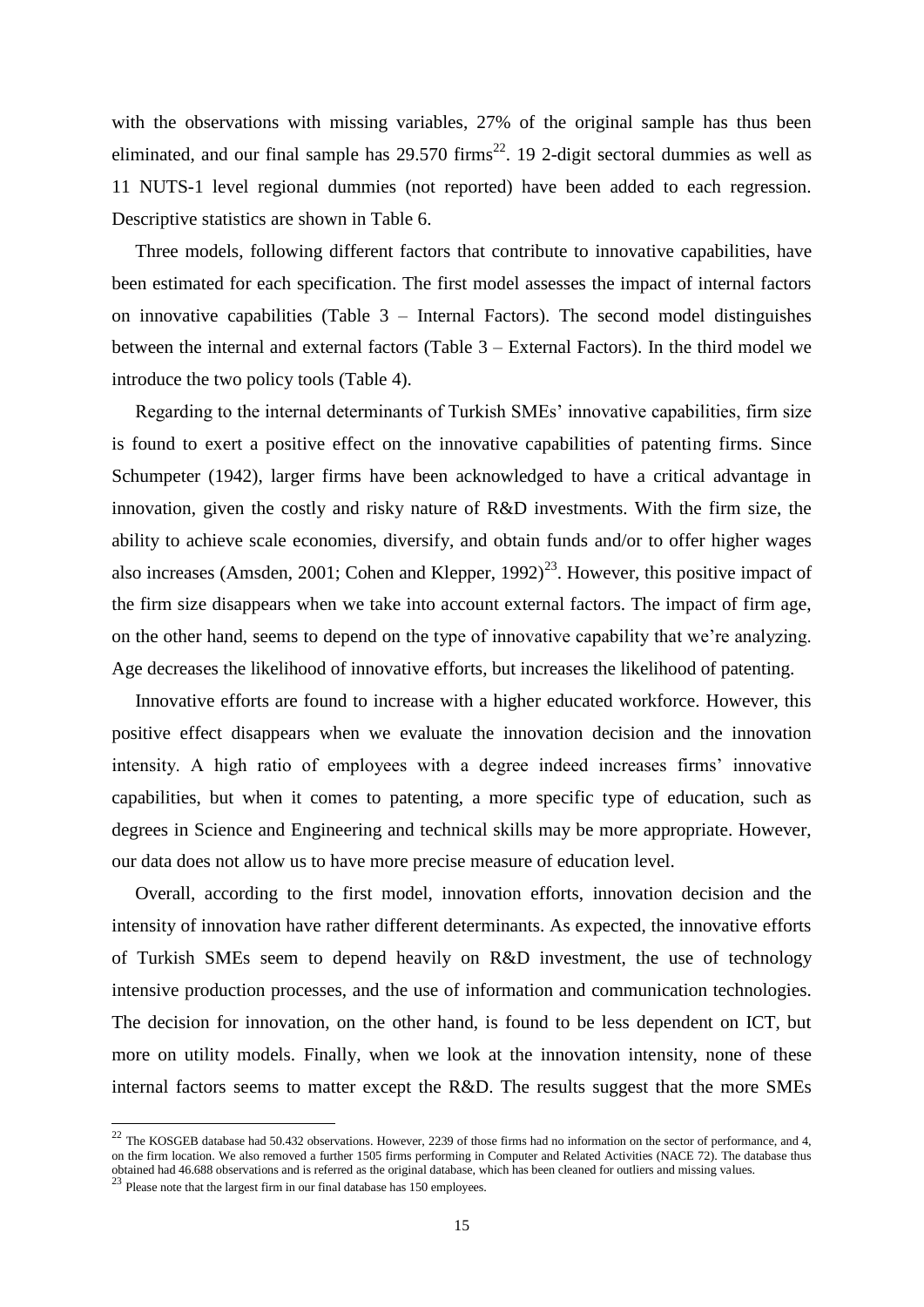increase their innovative capabilities, the less they rely on internal factors. Furthermore, we find a negative impact of the number of utility models on innovation intensity, indicating a substitution effect between utility models and patents.

|                         |                   | <b>Internal Factors</b> |                   |                   | <b>External Factors</b> |                   |
|-------------------------|-------------------|-------------------------|-------------------|-------------------|-------------------------|-------------------|
|                         | <b>Innovation</b> | <b>Innovation</b>       | <b>Innovation</b> | <b>Innovation</b> | <b>Innovation</b>       | <b>Innovation</b> |
|                         | effort            | <b>Intensity</b>        | decision          | decision          | <b>Effort</b>           | <b>Intensity</b>  |
| Firm age                | $-0.0096***$      | $0.024***$              | 0.0069            | $-0.012***$       | $0.024***$              | 0.0076            |
|                         | (0.00)            | (0.00)                  | (0.01)            | (0.00)            | (0.00)                  | (0.01)            |
| Age squared             | $0.00014*$        | $-0.00044***$           | $-0.00011$        | $0.00020**$       | $-0.00041***$           | $-0.00012$        |
|                         | (0.00)            | (0.00)                  | (0.00)            | (0.00)            | (0.00)                  | (0.00)            |
| Size                    | 0.00098           | $0.0016**$              | $0.0013*$         | $-0.00043$        | 0.0011                  | 0.00093           |
|                         | (0.00)            | (0.00)                  | (0.00)            | (0.00)            | (0.00)                  | (0.00)            |
| <b>Education</b> level  | $0.16***$         | 0.035                   | $-0.012$          | $0.17***$         | 0.040                   | $-0.0055$         |
|                         | (0.02)            | (0.03)                  | (0.02)            | (0.02)            | (0.03)                  | (0.02)            |
| Nr of quality labels    | 0.019             | $0.22***$               | $0.066***$        | 0.0040            | $0.20***$               | $0.060***$        |
|                         | (0.02)            | (0.02)                  | (0.02)            | (0.02)            | (0.02)                  | (0.02)            |
| Use of ICT              | $0.014***$        | $-0.0011$               | $-0.00054$        | $0.0093***$       | $-0.0028$               | $-0.00095$        |
|                         | (0.00)            | (0.00)                  | (0.00)            | (0.00)            | (0.00)                  | (0.00)            |
| Nr of utility models    | $0.41***$         | $0.57***$               | $-0.55***$        | $0.37***$         | $0.56***$               | $-0.55***$        |
|                         | (0.06)            | (0.04)                  | (0.05)            | (0.06)            | (0.04)                  | (0.05)            |
| R&D                     | $0.81***$         | $0.18***$               | $0.059**$         | $0.80***$         | $0.18***$               | $0.059**$         |
|                         | (0.02)            | (0.02)                  | (0.03)            | (0.02)            | (0.02)                  | (0.03)            |
| Use of technology       | $0.11***$         | $0.10***$               | $-0.026$          | $0.099***$        | $0.12***$               | $-0.022$          |
|                         | (0.02)            | (0.02)                  | (0.03)            | (0.02)            | (0.02)                  | (0.03)            |
| High-Tech Dummy         | $0.41*$           | $-0.62**$               | 0.071             | $0.50*$           | $-0.68**$               | 0.099             |
|                         | (0.21)            | (0.26)                  | (0.28)            | (0.27)            | (0.31)                  | (0.28)            |
| Low-Tech Dummy          | $-0.077$          | $-0.12$                 | 0.18              | 0.23              | $-0.18$                 | 0.27              |
|                         | (0.16)            | (0.19)                  | (0.14)            | (0.48)            | (0.57)                  | (0.69)            |
| Factor 1: Human K       |                   |                         |                   | $0.034***$        | 0.017                   | 0.026             |
|                         |                   |                         |                   | (0.01)            | (0.01)                  | (0.02)            |
| Factor 2: Public inv.   |                   |                         |                   | $0.043***$        | $0.045*$                | $-0.061**$        |
|                         |                   |                         |                   | (0.01)            | (0.02)                  | (0.03)            |
| Factor 3: Indus. infra  |                   |                         |                   | 0.017             | $0.038*$                | $0.058**$         |
|                         |                   |                         |                   | (0.01)            | (0.02)                  | (0.03)            |
| Exporting               |                   |                         |                   | $0.31***$         | $0.15***$               | $0.095***$        |
|                         |                   |                         |                   | (0.02)            | (0.03)                  | (0.03)            |
| Outsourcing             |                   |                         |                   | $0.11***$         | 0.027                   | $-0.0061$         |
|                         |                   |                         |                   | (0.02)            | (0.02)                  | (0.03)            |
| Herfindhal index        |                   |                         |                   | 0.0098            | 0.0016                  | 0.0043            |
|                         |                   |                         |                   | (0.01)            | (0.01)                  | (0.02)            |
| Being subcontractor     |                   |                         |                   | $-0.15***$        | $-0.25***$              | $-0.11***$        |
|                         |                   |                         |                   | (0.02)            | (0.03)                  | (0.04)            |
| Marshallian ext.        |                   |                         |                   | $0.029**$         | $0.065***$              | $0.059**$         |
|                         |                   |                         |                   | (0.01)            | (0.02)                  | (0.03)            |
| Jacobian ext.           |                   |                         |                   | $-0.29$           | 0.016                   | 0.38              |
|                         |                   |                         |                   | (0.18)            | (0.28)                  | (0.27)            |
| Constant                | $0.32*$           | $-1.41***$              | 0.19              | $-0.42$           | $-1.56$                 | $-0.50$           |
|                         | (0.16)            | (0.20)                  | (0.14)            | (0.93)            | (1.09)                  | (1.37)            |
| <b>Sectoral Dummies</b> | yes               | yes                     | yes               | yes               | yes                     | yes               |
| <b>Regional Dummies</b> | yes               | yes                     | yes               | yes               | yes                     | yes               |
| N                       | 29570             | 29570                   | 2709              | 29570             | 29570                   | 2709              |
| Log-likelihood          | $-15455.44$       | $-7345.56$              | $-3299.28$        | $-15249.76$       | $-7270.96$              | $-3289.91$        |

**Table 3: Determinants of Innovation Efforts**

Notes:\*Significant at 10%; \*\* significant at 5%; \*\*\* significant at 1%.

Marginal Effects are reported for the first two specifications (innovation efforts and innovation decision).

We find that innovation intensity is highly associated with owning quality labels and certificates. These quality standards demonstrate the firms' ability to learn, adopt, and adapt specialized and codified knowledge. Even though certified management systems and/or quality labels require considerable economical expenses, especially for the small firms, the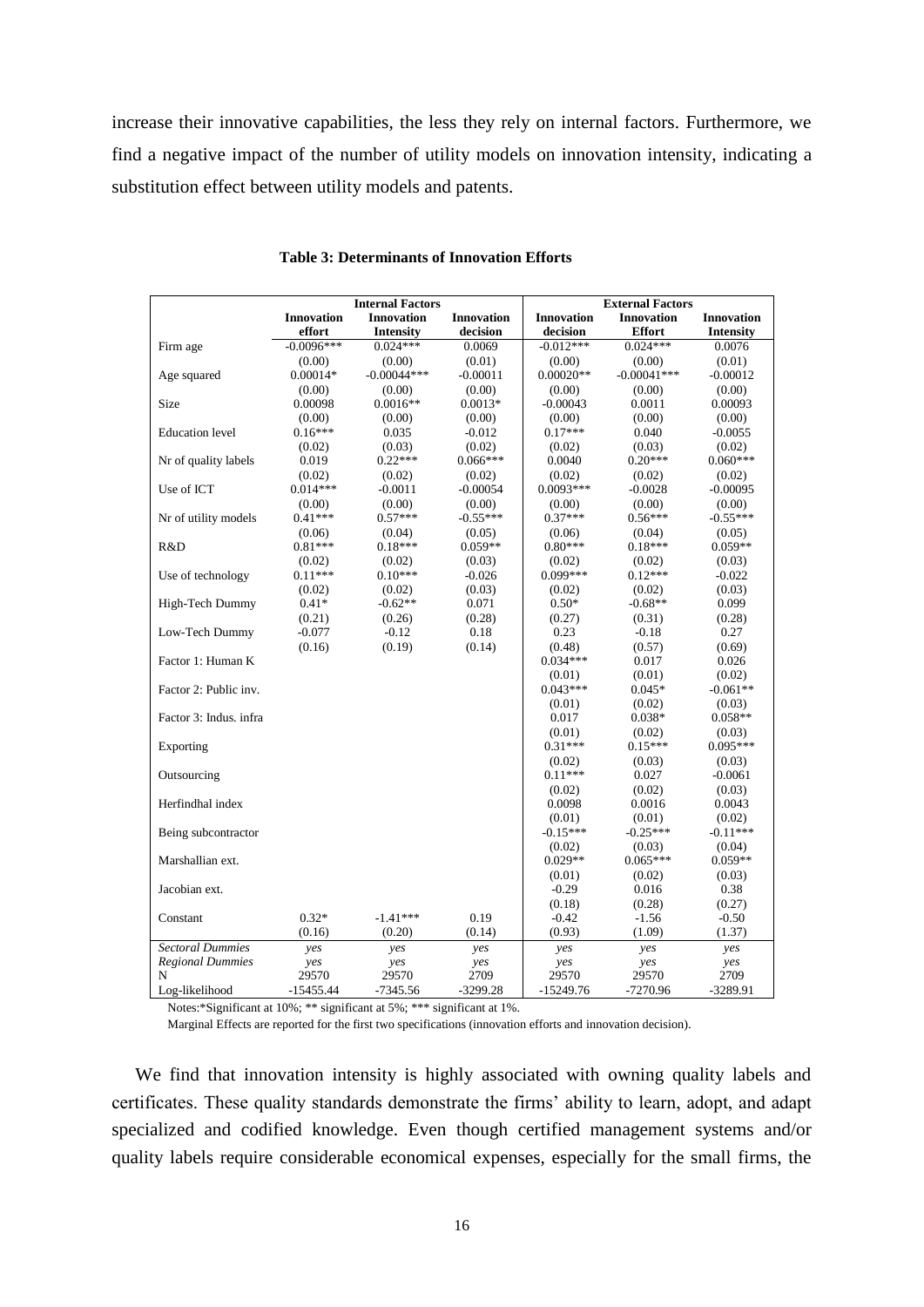expected benefits also seem to be substantial. The result shows that alongside the usual positive effects such as increased profits and market shares, improved performance, ability to meet client expectations and facilities to participate in international markets: quality labels and certificates also improve the innovation abilities of small firms<sup>24</sup>.

Potential learning sources external to the firm and available institutional supports are introduced into the regression in the second specification in Table 3 (External Factors). Exporting seems to be highly associated with innovative capabilities. This is consistent with the view that international trade carries knowledge flows, via technological spillovers (Coe and Helpman, 1995). Furthermore, competition in international markets is likely to yield to higher growth rates in exporting firms, mainly through technological change, in order to gain new market shares, or even not to lose the existing ones (Clerides et al., 1998; Bernard and Jensen, 1999; Hahn, 2004). However, the cross-section nature of our data does not allow us to assess the direction of causality between exporting and innovation. It is also possible that more innovative firms are more likely to export than the less innovative ones. While evaluating the impact of trade reforms on Turkish manufacturing sector' innovativeness during 1989-1993 period, Pamukcu (2003) has found that although innovative firms were more likely to participate in international trade, there was no significant impact of exports on the innovation decision.

Outsourcing increases innovation effort, suggesting a complementary relationship between internal and external innovative activities in the early stages of innovative capability building (Cassiman and Veugelers, 2002; Veugelers, 1997). This complementary effect disappears when we look at patenting and the number of patents.

Being a sub-contractor has a negative impact on innovative capabilities. Subcontracting has been reported to be an important channel of technology diffusion in other emerging countries, where the disembodied knowledge transmitted by vertical linkages foster the technological learning (Kim, 1997; Amsden, 2001), this does not seem to be the case for the Turkish SMEs. This finding is in line with previous work such as Pamukcu (2003) where impact of foreign subsidiaries has been found on technology diffusion. Especially in sectors where subcontracting translates in unequal power relations between SMEs and larger firms, being a subcontractor is found unlikely to increase small firms' innovative capabilities (Taymaz and Kilicaslan, 2005). This seems to be true even in the case of persistently innovative SMEs.

Besides exports, results show interesting results on the other potential spillover variables. We find evidence Marshallian externalities on innovative capabilities. On the whole, agglomeration effects arising from specialized production structures increase the innovative abilities of Turkish SMEs. Furthermore, more innovative the firm, larger is the externality effect.

1

 $^{24}$  However, given the cross-section nature of our data, we can't rule out the possibility of a reverse causation, i.e. innovative firms are more likely to own quality labels and certificates.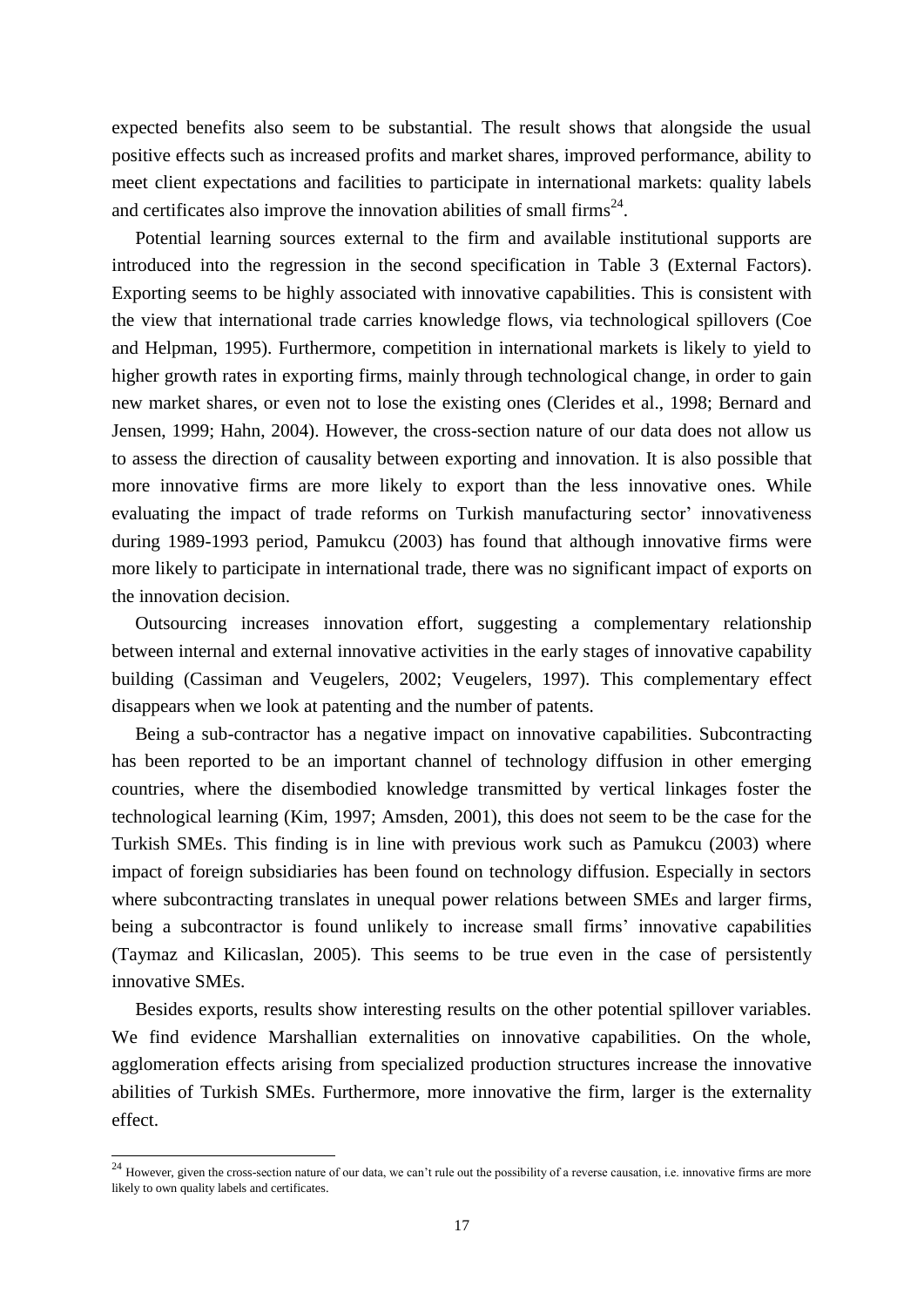Market structure, as approximated by the concentration ratio, although significant in earlier studies, here is only found significant for innovative efforts. Sectors' technological intensity has been approximated by two dummy variables, identifying high-tech and low-tech sectors (mid-tech intensive sectors being used as the reference category). Performing in hightech sectors has a positive impact on innovation efforts, but an unexpected negative impact on patenting. It seems that SMEs in high-tech sectors try harder than those in middle-low tech sectors, but these innovative efforts do not always lead to patenting activities.

|                          | <b>Innovation Efforts</b> |                  |                | <b>Innovation Decision</b> | <b>Innovation Intensity</b> |                                 |  |  |  |
|--------------------------|---------------------------|------------------|----------------|----------------------------|-----------------------------|---------------------------------|--|--|--|
|                          | Kosgeb                    | <b>Incentive</b> | Kosgeb         | <b>Incentive</b>           | Kosgeb                      | <b>Incentive</b><br>Certificate |  |  |  |
|                          | <b>Support</b>            | Certificate      | <b>Support</b> | Certificate                | <b>Support</b>              |                                 |  |  |  |
| Firm age                 | $-0.013***$               | $-0.012***$      | $0.023***$     | $0.023***$                 | 0.0072                      | 0.0072                          |  |  |  |
|                          | (0.00)                    | (0.00)           | (0.00)         | (0.00)                     | (0.01)                      | (0.01)                          |  |  |  |
| Age squared              | $0.00022***$              | $0.00020**$      | $-0.00040$ *** | $-0.00040***$              | $-0.00012$                  | $-0.00012$                      |  |  |  |
|                          | (0.00)                    | (0.00)           | (0.00)         | (0.00)                     | (0.00)                      | (0.00)                          |  |  |  |
| Size                     | $-0.00056$                | $-0.00048$       | 0.0010         | 0.0010                     | 0.00087                     | 0.00089                         |  |  |  |
|                          | (0.00)                    | (0.00)           | (0.00)         | (0.00)                     | (0.00)                      | (0.00)                          |  |  |  |
| <b>Educational</b> level | $0.17***$                 | $0.17***$        | 0.039          | 0.040                      | $-0.0043$                   | $-0.0045$                       |  |  |  |
|                          | (0.02)                    | (0.02)           | (0.03)         | (0.03)                     | (0.02)                      | (0.02)                          |  |  |  |
| Nr of quality labels     | $-0.0050$                 | 0.0012           | $0.20***$      | $0.20***$                  | $0.058***$                  | $0.056***$                      |  |  |  |
|                          | (0.02)                    | (0.02)           | (0.02)         | (0.02)                     | (0.02)                      | (0.02)                          |  |  |  |
| Use of ICT               | $0.0083***$               | $0.0091***$      | $-0.0031$      | $-0.0030$                  | $-0.0011$                   | $-0.0011$                       |  |  |  |
|                          | (0.00)                    | (0.00)           | (0.00)         | (0.00)                     | (0.00)                      | (0.00)                          |  |  |  |
| Nr of utility models     | $0.37***$                 | $0.38***$        | $0.56***$      | $0.56***$                  | $-0.55***$                  | $-0.55***$                      |  |  |  |
|                          | (0.06)                    | (0.06)           | (0.04)         | (0.04)                     | (0.05)                      | (0.05)                          |  |  |  |
| R&D                      | $0.80***$                 | $0.80***$        | $0.18***$      | $0.18***$                  | $0.056**$                   | $0.054**$                       |  |  |  |
|                          | (0.02)                    | (0.02)           | (0.02)         | (0.02)                     | (0.03)                      | (0.03)                          |  |  |  |
| Use of technology        | $0.096***$                | $0.096***$       | $0.12***$      | $0.11***$                  | $-0.021$                    | $-0.025$                        |  |  |  |
|                          | (0.02)                    | (0.02)           | (0.02)         | (0.02)                     | (0.03)                      | (0.03)                          |  |  |  |
| High-Tech dummy          | $0.51*$                   | $0.51*$          | $-0.69**$      | $-0.68**$                  | 0.069                       | 0.074                           |  |  |  |
|                          | (0.26)                    | (0.27)           | (0.30)         | (0.30)                     | (0.28)                      | (0.26)                          |  |  |  |
| Low-Tech dummy           | 0.23                      | 0.22             | $-0.18$        | $-0.19$                    | 0.23                        | 0.19                            |  |  |  |
|                          | (0.48)                    | (0.48)           | (0.56)         | (0.56)                     | (0.68)                      | (0.66)                          |  |  |  |
| Factor 1: Human K        | $0.035***$                | $0.035***$       | 0.017          | 0.016                      | $0.026*$                    | $0.026*$                        |  |  |  |
|                          | (0.01)                    | (0.01)           | (0.01)         | (0.01)                     | (0.02)                      | (0.02)                          |  |  |  |
| Factor 2: Public inv.    | $0.045***$                | $0.044***$       | $0.046**$      | $0.048**$                  | $-0.060**$                  | $-0.058**$                      |  |  |  |
|                          | (0.01)                    | (0.01)           | (0.02)         | (0.02)                     | (0.03)                      | (0.03)                          |  |  |  |
| Factor 3: Indus. infra   | 0.014                     | 0.019            | $0.040*$       | 0.036                      | $0.057**$                   | $0.059**$                       |  |  |  |
|                          | (0.01)                    | (0.01)           | (0.02)         | (0.02)                     | (0.03)                      | (0.03)                          |  |  |  |
| Exporting                | $0.30***$                 | $0.31***$        | $0.14***$      | $0.14***$                  | $0.090***$                  | $0.086***$                      |  |  |  |
|                          | (0.02)                    | (0.02)           | (0.03)         | (0.03)                     | (0.03)                      | (0.03)                          |  |  |  |
| Outsourcing              | $0.10***$                 | $0.11***$        | 0.025          | 0.027                      | $-0.0073$                   | $-0.0045$                       |  |  |  |
|                          | (0.02)                    | (0.02)           | (0.02)         | (0.02)                     | (0.03)                      | (0.03)                          |  |  |  |
| Herfindhal index         | 0.0097                    | 0.0097           | 0.0015         | 0.0012                     | 0.0035                      | 0.0023                          |  |  |  |
|                          | (0.01)                    | (0.01)           | (0.01)         | (0.01)                     | (0.02)                      | (0.02)                          |  |  |  |
| Being subcontractor      | $-0.15***$                | $-0.15***$       | $-0.25***$     | $-0.25***$                 | $-0.11***$                  | $-0.12***$                      |  |  |  |
|                          | (0.02)                    | (0.02)           | (0.03)         | (0.03)                     | (0.04)                      | (0.04)                          |  |  |  |
| Marshallian ext.         | $0.030**$                 | $0.028*$         | $0.065***$     | $0.064***$                 | $0.060**$                   | $0.056**$                       |  |  |  |
|                          | (0.01)                    | (0.01)           | (0.02)         | (0.02)                     | (0.03)                      | (0.03)                          |  |  |  |
| Jacobian ext.            | $-0.32*$                  | $-0.30$          | 0.00029        | $-0.0019$                  | 0.37                        | 0.38                            |  |  |  |
|                          | (0.18)                    | (0.18)           | (0.28)         | (0.28)                     | (0.27)                      | (0.27)                          |  |  |  |
| Kosgeb support           | $0.13***$                 |                  | $0.063**$      |                            | 0.053                       |                                 |  |  |  |
|                          | (0.02)                    |                  | (0.03)         |                            | (0.03)                      |                                 |  |  |  |
| Incentive certificate    |                           | $0.089***$       |                | $0.13***$                  |                             | $0.13***$                       |  |  |  |
|                          |                           | (0.03)           |                | (0.04)                     |                             | (0.04)                          |  |  |  |
| Constant                 | $-0.39$                   | $-0.41$          | $-1.53$        | $-1.52$                    | $-0.42$                     | $-0.34$                         |  |  |  |
|                          | (0.93)                    | (0.93)           | (1.09)         | (1.09)                     | (1.37)                      | (1.31)                          |  |  |  |
| Sectoral dummies         | yes                       | yes              | yes            | yes                        | yes                         | yes                             |  |  |  |
| Regional dummies         | yes                       | yes              | yes            | yes                        | yes                         | yes                             |  |  |  |
| N                        | 29570                     | 29570            | 29570          | 29570                      | 2709                        | 2709                            |  |  |  |
| Log-Likelihood           | $-15235.27$               | $-15245.62$      | $-7268.66$     | $-7265.37$                 | $-3289.18$                  | $-3286.83$                      |  |  |  |

#### **Table 4: Impact of SME policies**

Notes:\*Significant at 10%; \*\* significant at 5%; \*\*\* significant at 1%. Marginal Effects are reported for innovation efforts and innovation decision specifications.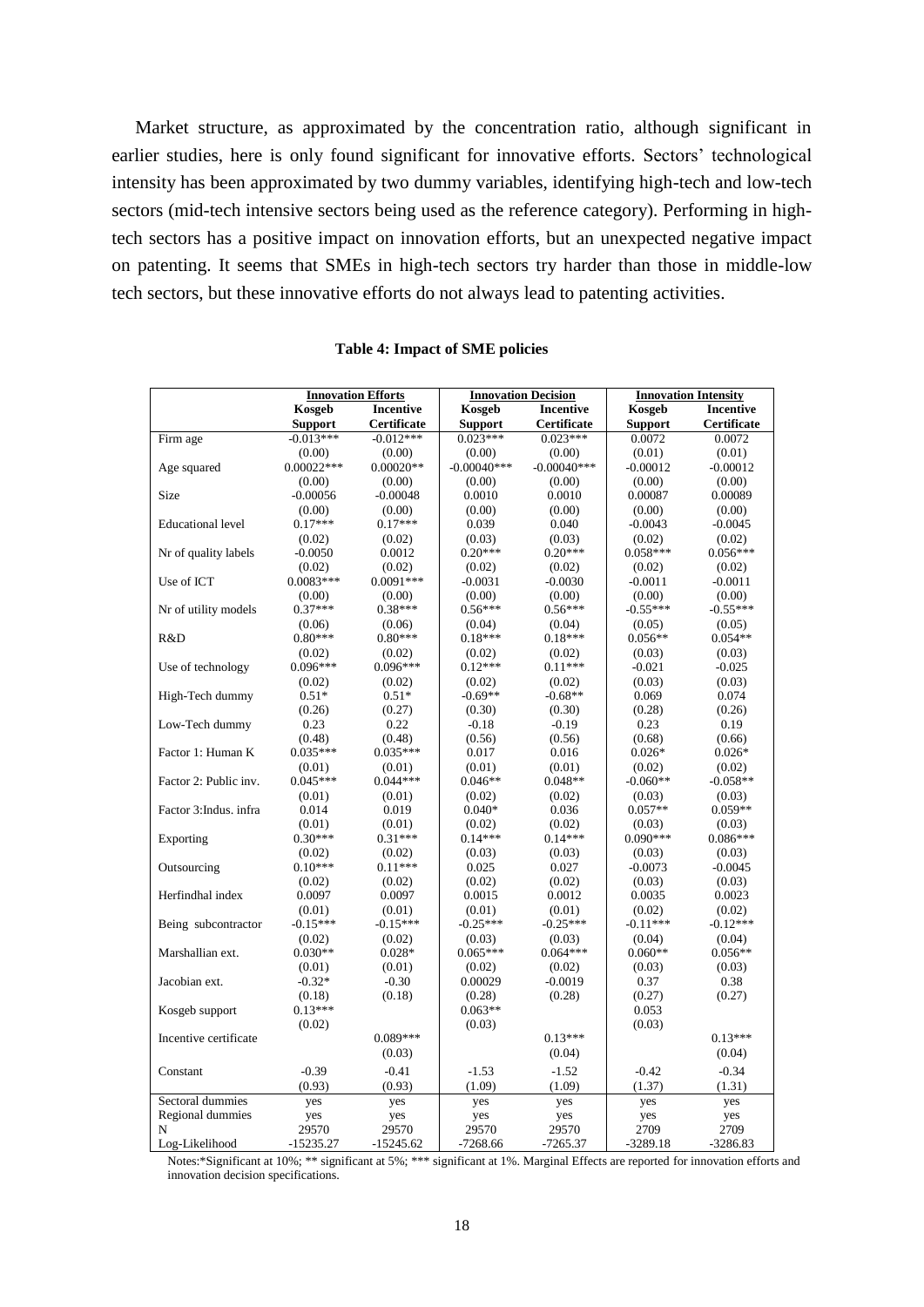Regarding the institutional framework, the human capital index affects only the innovation decision of small and medium-sized firms whereas the industrial infrastructure seem to foster both innovative efforts and innovation decision. However, we found a negative impact of the public investment at the district level on SMEs' innovative intensity.

Table 4 present specifications where we introduced the two policy tools. The first one is KOSGEB support, which also includes consultancy and technological support as well as financial facilities; and the second one is the incentive certificates, which consist mainly of financial facilities. The results show that the incentive certificates, a purely financial support, increases the innovative capabilities of Turkish SMEs. However, the support and facility program proposed by KOSGEB do not increase the number of patents. We may conclude that KOSGEB support, who provides not only low-interest loans, but also advisory services and technical and managerial assistances, are mainly beneficial at the first stages of the innovation process.

# **5 Conclusion**

This paper has analyzed the determinants of innovative capabilities in Turkish Small and Medium-Sized Enterprises, with a particular emphasis on the impact of SME policies on financial and/ or technical support. Three different specifications have been used in order to evaluate fully the innovative capabilities: the innovative efforts, the decision to innovate and the intensity of innovation in Turkish SMEs.

The innovative efforts are highly associated with R&D investments, exporting, and utility models, Educational level of the employees, outsourcing, use technology intensive production processes and ICT also arise as important determinants of innovative efforts. The innovation decision, i.e. patenting, is also associated with R&D investments and the use of technology intensive production processes; and is correlated with owning quality labels and utility models.

Whereas, once the firm becomes innovator, its propensity to innovate does not depend anymore on the use of technology or ICT. This result may be explained by the higher percentage of technology users among the innovative sample. It appears that these factors do not determine for the extent of innovative activities. The innovative performance is associated with R&D and mainly the number of quality labels and certificates.

We found evidence of Marshallian externalities, i.e. agglomeration effects arising from specialized production structures increase the innovative capabilities of Turkish SMEs. Furthermore, the industrial diversity appears to have a negative effect at the early stages of innovative capacity building. The institutional environment, particularly the human capital and public investment at the regional level seems particularly important for innovative efforts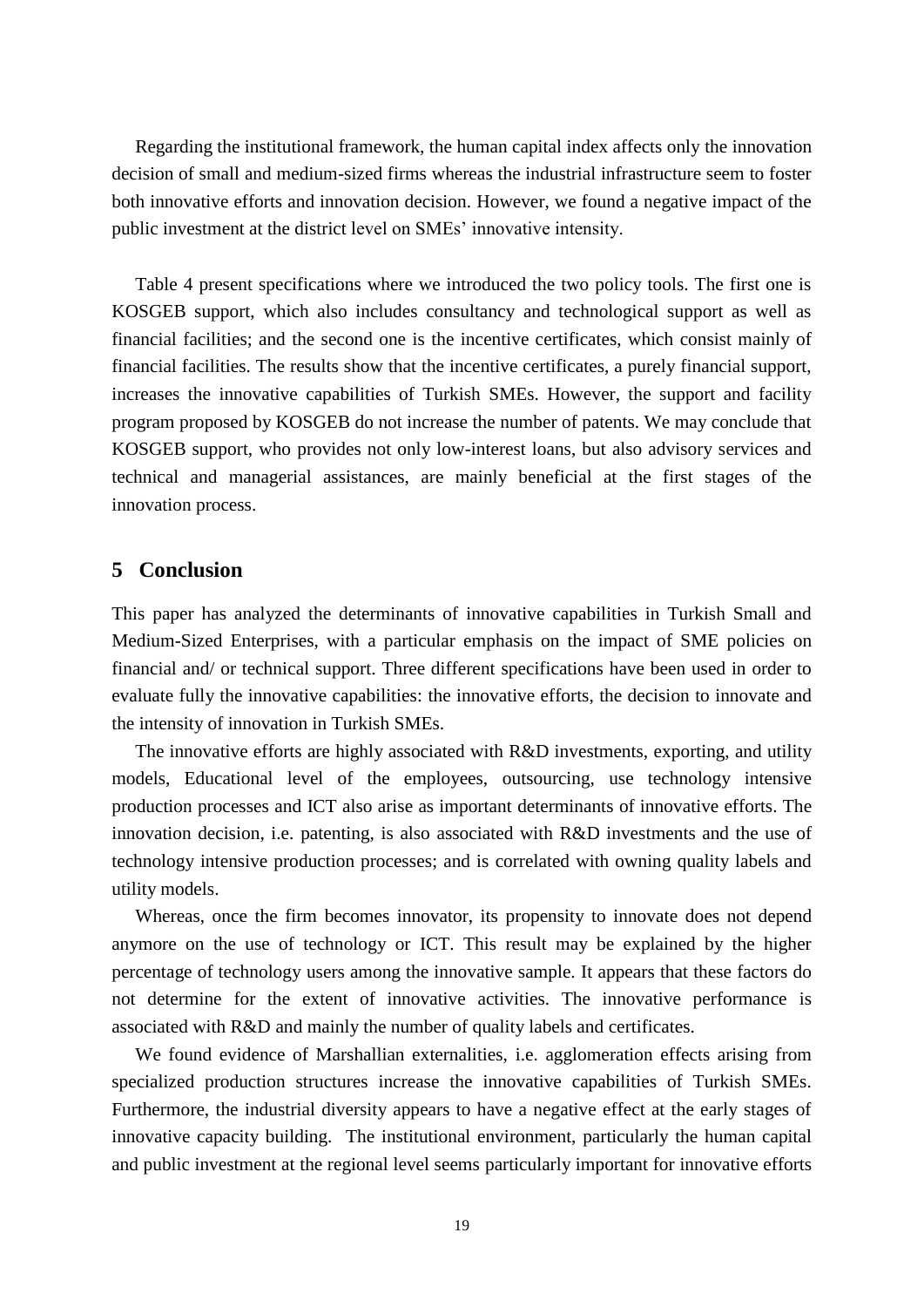and patenting. However, the negative relationship between the public investment and the capabilities of persistently innovator SMEs point to a location disadvantage; innovative firms have a lower patenting intensity in poorer districts.

The impact of SME support programs varies according to the level of innovative capabilities. The most effective public support to increase the innovative efforts is the financial and advisory services provided by KOSGEB. For relatively more innovative firms, the financial support seems to have a higher positive impact. For persistently innovative firms, only financial support matters. Our results suggest that at the early stages of innovative capacity building SMEs need more than just financial support. Although access to finance remains a real problem in Turkish SMEs, access to scientific and non-scientific knowledge also appears as an important barrier to innovation.

Overall, the determinants of innovative capabilities depend considerably on the type of SMEs, suggesting the need for differentiated policy measures according to the firms' existing technological capabilities. Given the high impact of the use of technology-intensive processes and industrial infrastructure on innovation capabilities, there is a clear need for a broader spread of technologies throughout Turkey, where there is important regional disparities. Agglomeration economies also appear to be a driving force behind the knowledge creation, and emphasize the importance of networking and interactive learning. Finally, our study show that Turkish SMEs haven't reached yet the status of knowledge-based, innovative, internationally competitive small firms, that are acknowledged to be the engine of growth in more developed countries.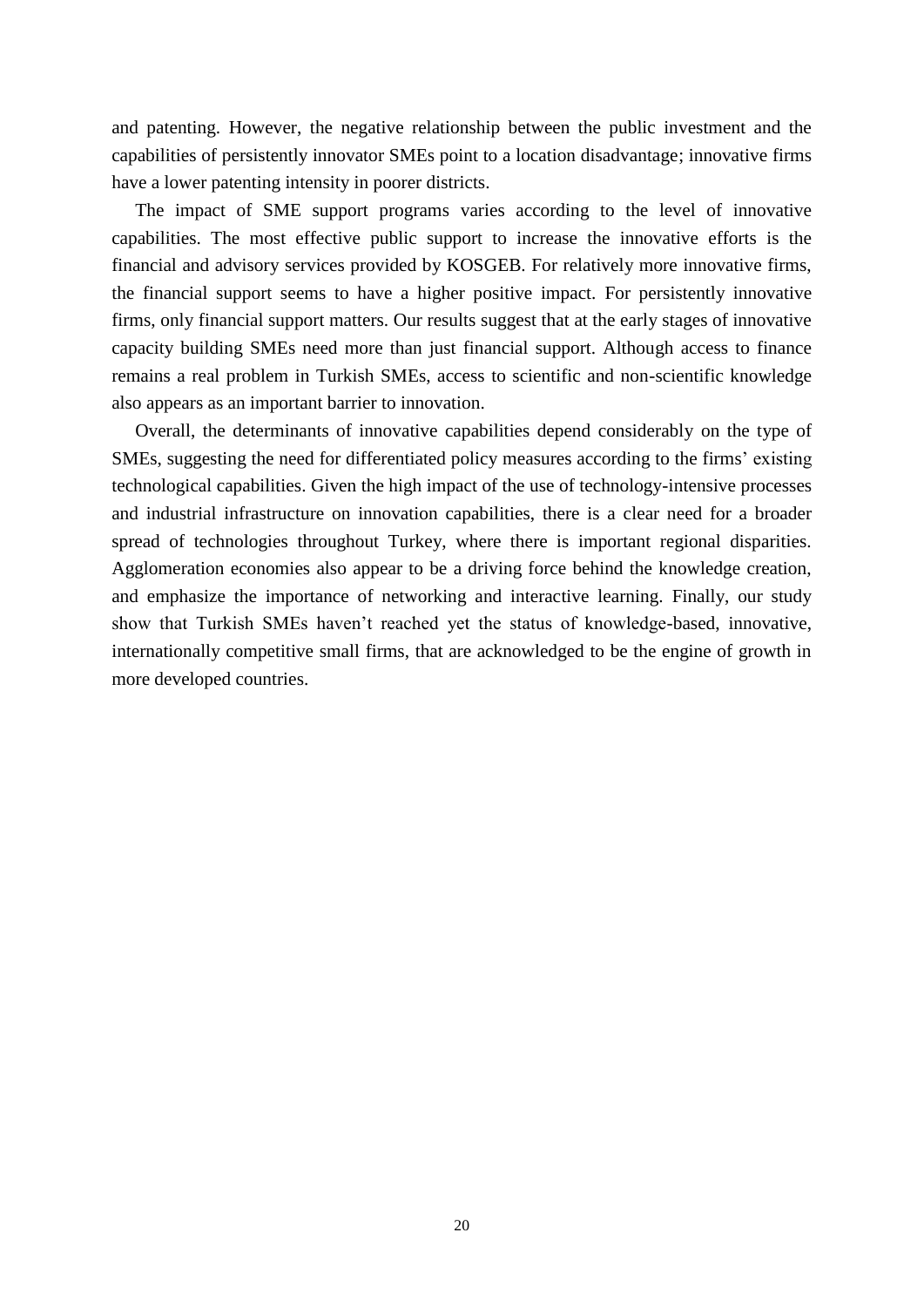### **References**

- Acs, Z. J. and D. B. Audretsch (1990). *Innovation and Small Firms*. Cambridge: Cambridge University Press.
- Amsden, H. (2001). *The Rise of The Rest: Challenges to the West from Late-Industrialized Economies*. Oxford University Press.
- Arrow, K. (1962). *The Rate and Direction of Inventive Activity*, Chapter on Economic Welfare and the Allocation of Resources for Inventions. Princeton Univ.
- Ayyagari, M., T. Beck, and A. Demirguc-Kunt (2003). Small and medium enterprises across the globe : a new database. Policy Research Working Paper Series 3127, The World Bank.
- Beaudry, C., and A. Schiffauerova (2009) Who's right, Marshall or Jacobs? The localization versus urbanization debate, Research Policy 38 (2) , 318-337
- Beck, T., A. Demirguc-Kunt, L. Laeven, and V. Maksimovic (2006). The determinants of financing obstacles. Journal of International Money and Finance 25(6), 932–952.
- Beck, T., A. Demirguc-Kunt, and V. Maksimovic (2006). The influence of financial and legal institutions on firm size. *Journal of Banking & Finance 30*(11), 2995–3015.
- Bernard, A. B. and J. B. Jensen (1999). Exceptional Exporter Performance : Cause, effect, or Both? *Journal of International Economics 47*, 1–25.
- Cameron, A. and P. Trivedi (1998). *Regression Analysis of Count Data*. Cambridge UK : Cambridge University Press.
- Caniëls, M. and H. Romijn (2001). Small-industry clusters, accumulation of technological capabilities, and development: A conceptual framework. Working Paper 01.05, ECIS.
- Cassiman, B. and R. Veugelers (2002). R&D cooperation and spillovers: Some empirical evidence from belgium. *American Economic Review 92*(4), 1169–1184.
- CEPII (2004). La Turquie au tournant. La lettre du CEPII, Centre d'Etudes Prospectives et d'Informations Internationales.
- Clerides, S. K., A. Lach, and J. Tybout (1998). Is Learning by Exporting Important? Microdynamic Evidence from Colombia, Mexico, and Morocco. *The Quarterly Journal of Economics 113*, 903–947.
- Coe, D. T. and E. Helpman (1995). International R&D spillovers. *European Economic Review 39*(5), 859–887.
- Cohen, W. M. and S. Klepper (1992). The tradeoff between firm size and diversity in the pursuit of technological progress. *Small Business Economics 4*(1), 1–14.
- Cohen, W. M., R. C. Levin, and D. C. Mowery (1987). Firm size and R&D intensity: A reexamination. *Journal of Industrial Economics 35*(4), 543–65.
- Cohen, W. R. and R. Levin (1989). *Empirical Studies of Innovation and Market Structure*. in R. Schmalensee & R. Willig : Handbook of Industrial Organisation, North Holland.
- Dincer, B., M. Ozaslan, and T. Kavasoglu (2003). Illerin ve bölgelerin sosyo-ekonomik gelismislik siralamasi arastirmasi. Technical Report 2671, Devlet Planlama Teskilati.
- Dosi, G. (1988). *Technical Change and Economic Theory*, Chapter The Nature of the Innovative Process, pp. 1988. Printer Publishers.
- Dosi, G., R.Nelson, and S. Winter (2000). *The Nature and Dynamics of Organizational Capabilities*. Oxford: Oxford University Press.
- EU (2003). 2003 European Innovation Scoreboard: Indicators and Definitions. Technical Paper 01, European Commision.
- EU (2005). Innovation Scoreboard. Technical Report, European Commission.
- EU (2010). Europan Innovation Progress Report 2009. ProInno Europe Paper N0:17
- Eurostat (various years). [Science, Technology and Innovation in Europe.](http://epp.eurostat.ec.europa.eu/cache/ITY_OFFPUB/KS-31-11-118/EN/KS-31-11-118-EN.PDF)
- Feldman, M. and D. B. Audretsch (1999). Science-based diversity, specialization, localized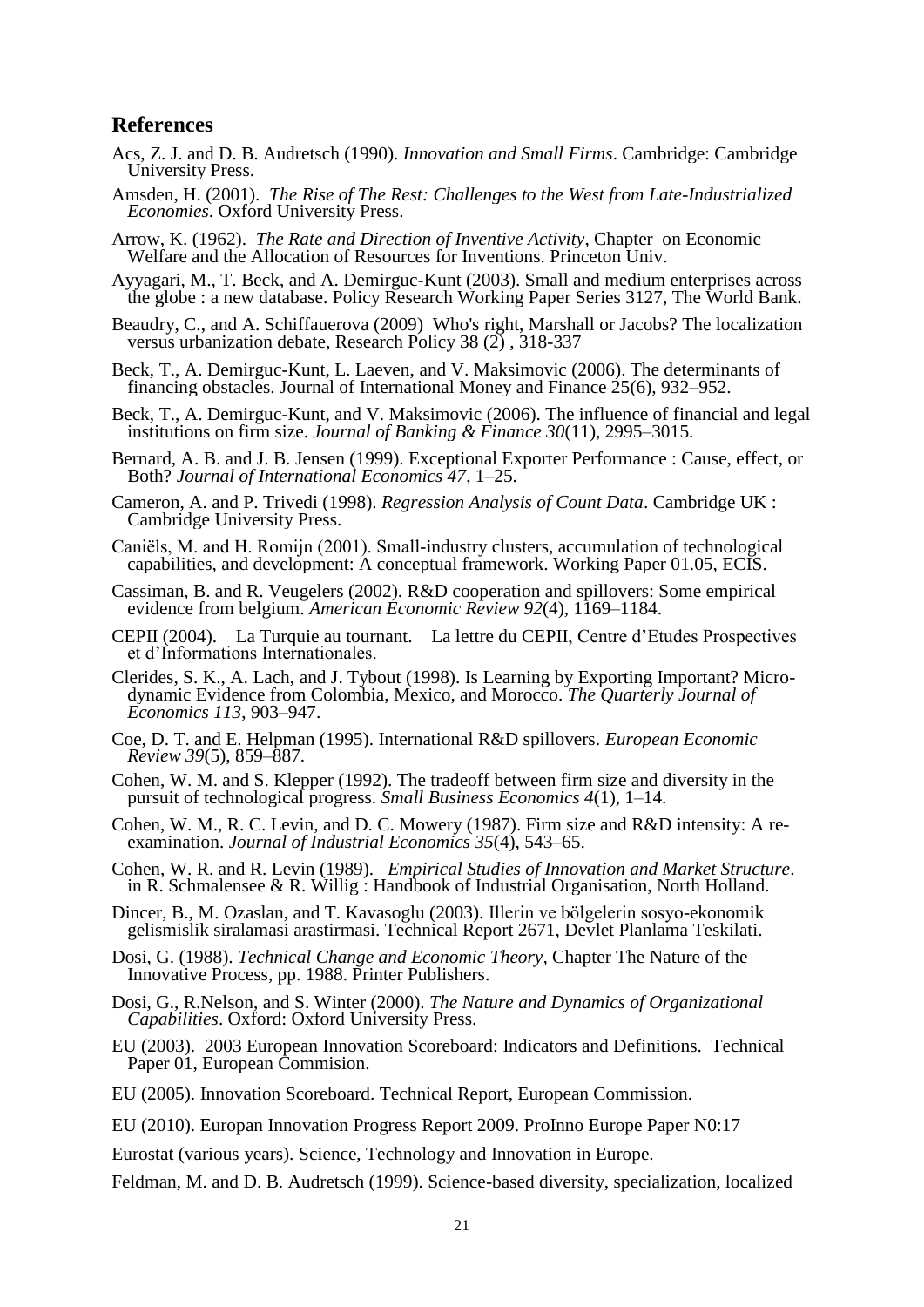competition and innovation. *European Economic Review 43*, 409–429.

- Florence, P. S. (1939) Report on the Location of Industry. London, UK: Political and Economic Planning.
- Gilbert R. (2006). Looking for Mr. Schumpeter: Where Are We in the Competition-Innovation Debate?, in Jaffe A., Lerner J. and Stern S., editors, NBER book Innovation Policy and the Economy, Vol. 6, pp. 159 - 215.
- Glaeser, E., H. Kallal, J. Scheinkman, and A. Shleifer (1992). Growth in the cities. Journal of Political Economy 100, 1126–1152.
- Greene, W. H. (1994). Accounting for excess zeros and sample selection in poisson and binomial regression models. *Working paper No. EC-94-10. New York University*.
- Hahn, C. (2004). Exporting and performance of plants: Evidence from korean manufacturing. Working Paper 10208, NBER Working Paper No. 10208.
- Hallberg, K. (2000). A market-oriented strategy for small and medium scale enterprises. Discussion Paper 40, International Finance Corporation (IFC), The World Bank, Washington, D.C.
- INSEAD (2011). The Global Innovation Index 2011: Accelerating Growth and Development, Technical Report.
- Isik, S. I. (2005). Strengthening Turkish Small and Medium Size Enterprises and Promoting Entrepreneurship in the light of European Union Policies. Master's thesis, Middle East Technical University.
- Jaffe, Adam, and Manuel Trajtenberg (2002) Patents, Citations & Innovations: A Window on the knowledge Economy. Cambridge, Massachusetts and London, England: The MIT Press
- Kim, L. and R. Nelson (2000). *Technology, Learning and Innovation: Experiences of Newly Industrializing Economies.* Cambridge University Press.
- KOSGEB-OECD (2005). Turkiye'de kucuk ve orta olcekli isletmeler: Mevcut durum ve politikalari. Arastirma raporu, Kucuk ve Orta Olcekli Sanayi Gelistirme ve Destekleme Idaresi Baskanligi.

Lall, S. (1992). Technological capabilities and industrialization. *World Development 20*(2), 165–186.

- Kim, L. (1997). *Imitation to Innovation: The dynamics of Korea's technological learning*. Boston, MA: Harvard Business School.
- Lundin, N., F. Sjöholm, H. Ping, and J. Qian (2007). The role of small firms in China's technology development. Working Paper Series 695, Research Institute of Industrial Economics.
- Lundvall, B.-A. (1988). *Technical Change and Economic Theory*, Chapter Innovation as an Interactive Process: from User-Producer Interaction to the National System of Innovation, pp. 1988. Printer Publishers.
- Muftuoglu, T. (2009). *SME support policies in Turkey after 1990 : review, evaluation and suggestions*. Agence Francaise de Development, mimeo.
- Napier, G., S. S. Serger, and E. W. Hansson (2004). Strengthening innovation and technology policies for SME development in Turkey. Policy report, International Organisation for Knowledge Economy and Enterprise Development.
- Norton, E. C., H. Wang, and C. Ai (2004). Computing interaction effects and standard errors in logit and probit models. *Stata Journal 4*(2), 154–167.
- OECD-UNIDO (2004). Effective policies for small business. Policy guidelines and recommendations, OECD Istanbul Centre for Private Development and UNIDO.
- [Okada, A. \(2004\)](http://www.sciencedirect.com/science/article/pii/S0166497210000714#bbib30) Skills development and interfirm learning linkages under globalisation: lessons from the Indian automobile industry, *World Development* **32** (7) (2004), pp. 1265– 1288.
- Ozcelik, E. and E. Taymaz (2004). Does innovativeness matter for international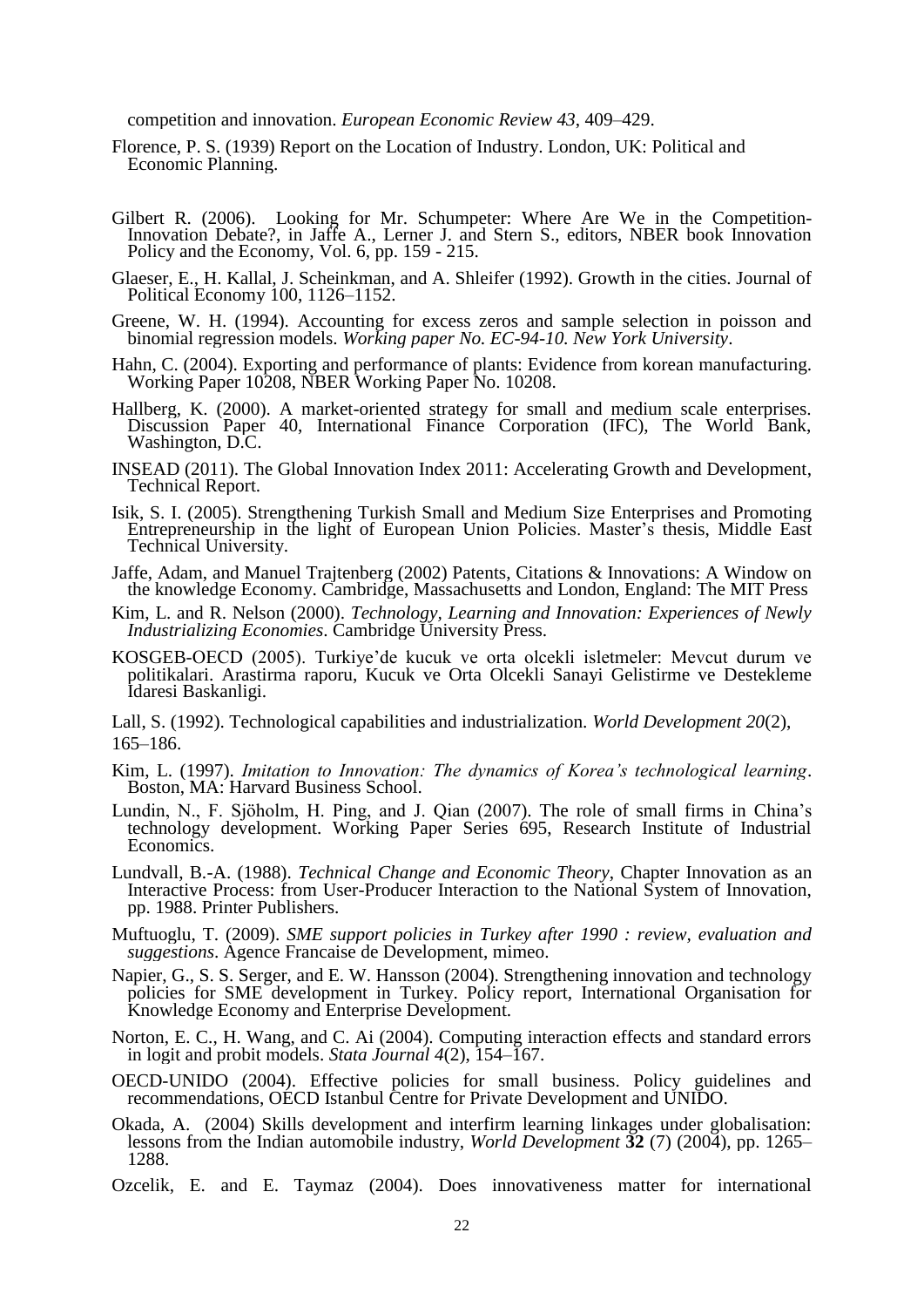competitiveness in developing countries?: The case of Turkish manufacturing industries. *Research Policy 33*(3), 409– 424.

- Pamukçu, T. (2003). Trade liberalization and innovation decisions of firms: Lessons from post-1980 turkey. *World Development 31*(8), 1443–1458.
- Pamukçu, T. and M. Cincera (2001). Analyse des détérminants de l'innovation technologique dans un nouveau pays industrialisé:une étude économétrique sur données d'entreprises dans le secteur manufacturier turc, *Economie et Prévision,* 150-151, 139-158.
- Pamukcu, T., K. Sekkat and E. Taymaz (2010) Entry, Exit and Productivity in Turkish Manufacturing Industries, in (eds) K. Sekkat *Market Dynamics and Productivity in Developing Countries, Economic Reforms in the Middle East and North Africa, New York:* Springer.
- Peri, G. (2005). Determinants of knowledge flows and their effect on innovation. *The Review of Economics and Statistics 87*(2).
- Rodrik, D. (1995, November). Trade strategy, investment, and exports: Another look at East Asia. NBER Working Papers 5339, National Bureau of Economic Research, Inc.
- Romijn, H. and M. Albaladejo (2002). Determinants of innovation capability in small electronics and software firms in southeast england. *Research Policy 31*, 1053–1067.
- Rosenberg, N. (1982). *Inside the Black Box: Technology and Economics*. Cambridge: Cambridge University Press.
- Sak, G. and E. Taymaz (2004). How flexible are small firms? An analysis on the determinants of flexibility. Working Papers 0416, Economic Research Forum
- Salomon, J.-J., F. R. Sagasti, and C. Sachs-Jeantet (Eds.) (1994). The uncertain quest: Science, Technology and Development. Number UNUP-835. United Nationas University Press.
- Schumpeter, J. (1942). Capitalism, Socialism and Democracy. Harper, New-York.
- Serger, S. S. and E. W. Hansson (2004). Competing in the single market: SMEs and innovation in the baltic countries and poland. Policy report, International Organisation for Knowledge Economy and Enterprise Development.
- Stiglitz, J. and A. Weiss (1981). Credit rationing in markets with imperfect information. *American Economic Review 71*(3), 393–410.
- Suthersanen, U. (2006). Utility models and innovation in developing countries. Unctad-ictsd project on iprs and sustainable development, ICTSD.
- Taymaz, E. (2001). Small and medium size entreprises in turkish manufacturing industries. *Journal of Economic Cooperation 22*(43-72).
- Taymaz, E. and A. Lenger (2004), "Multinational corporations as a vehicle for productivity spillovers in Turkey", DRUID Working Paper No 04-09
- Taymaz E and Y. Kiliçaslan (2005): Determinants of subcontracting and regional development: An empirical study on Turkish textile and engineering industries, Regional Studies, 39:5, 633-645
- TSI (2002). Census of Industry and Business Establishments. Technical report, Turkish Statistical Institute.
- TUSIAD-DPT (2005). Turkiye'de Bolgesel Gelisme Politikalari: Sektor-bolge Yiginlasmalari. Buyume Stratejileri Dizisi 04, Turk Sanayicileri ve Isadamlari Dernegi ve Devlet Planlama Teskilati.
- Veugelers, R. (1997). Internal R&D expenditures and external technology sourcing. *Research Policy 26*(3), 303–315.
- Wilkelmann, R. and K. Zimmermann (1995). Recent developments in count data modelling: Theory and application. *Journal of Economic Surveys 9*, 1–24.
- WorldBank (2004). Turkey knowledge economy assessment study. Technical report, Private and Financial Sector Development Unit.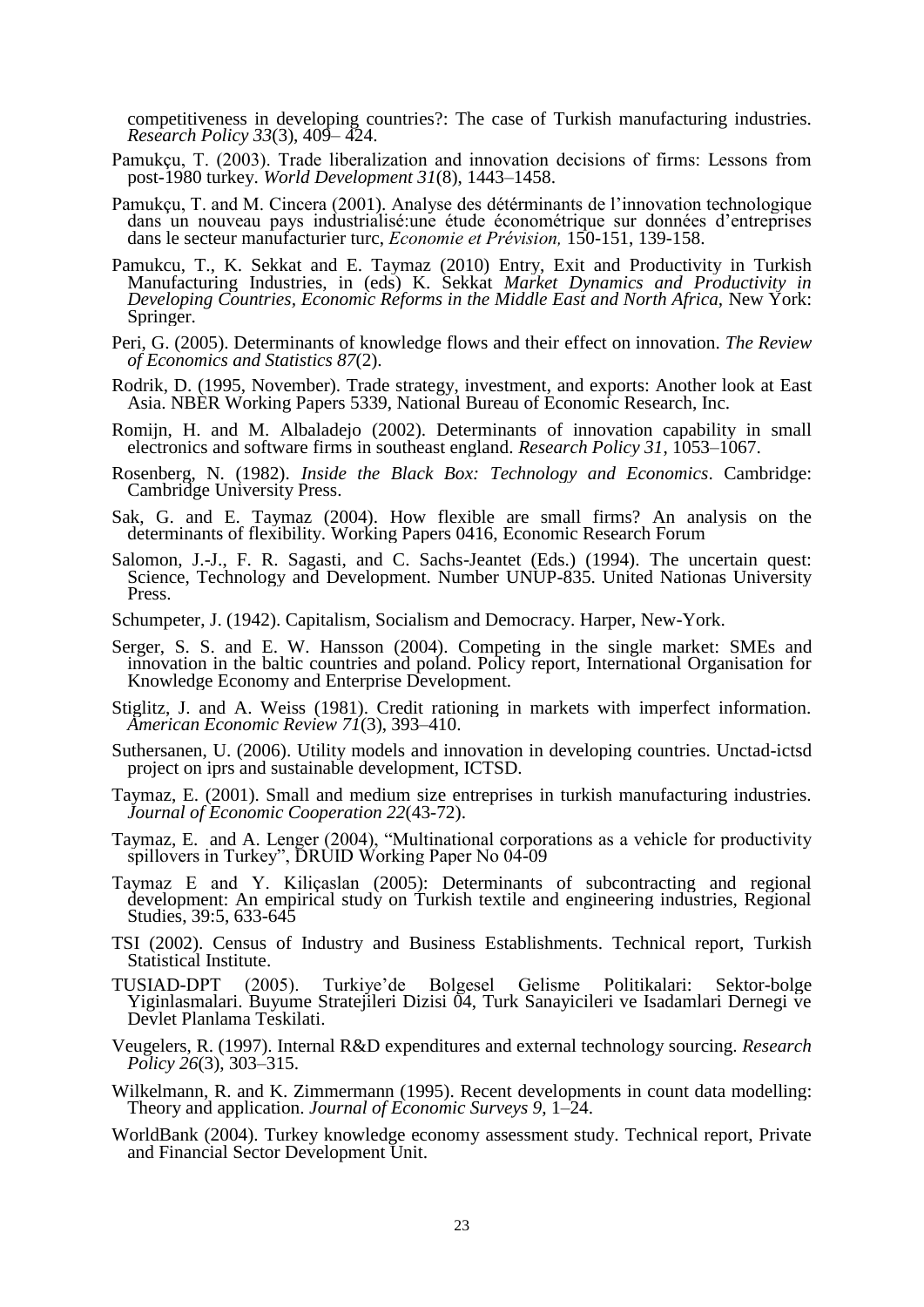# **6 Appendix**

#### **6.1. List of Kosgeb Supports:**

- *1. Consultancy and Training Supports*
- a. SME Development Consultancy
- b. SME Development Training

*2. Technology Development and Innovation Supports* 

- a. Technology Research and Development Support
- b. Industrial Property Rights Grant

*3. ICT Supports* 

- a. Computer Software Support
- b. E-Trade Support

#### *4. Quality Improvement Supports*

- a. General Test-analysis and Calibration Support
- b. Test-Analysis Support for CE Marking
- c. System Certification Support

*5.Market Research and Export Promotion Supports* 

a.Support for Participating in Domestic Industrial Fairs

- b. Support for Participating in Domestic Fairs with International Features
- c. Support for Participating in Foreign Fairs Within the National Level Organizations
- d. Support for Participating in Foreign Fairs Out of National Level Organizations

e. Trademark Promotion Support

f. Brand Development Support

*6 Supports for the Development of International Cooperation*  A Participation in Business Trips for Export Purposes

b.Twinning Support

*7.Regional Development Supports* 

a.Local Economic Research Support

b.Support for the Purchase of Machinery-Equipment for Common Use

c.Infrastructure and Building Construction Project Preparation Support

d. Support for the Recruitment of Qualified Personnel

*8.Entrepreneurship Development Supports*  a.Establishment of Business Incubators b.Start-up capital

Source: Muftuoglu (2009)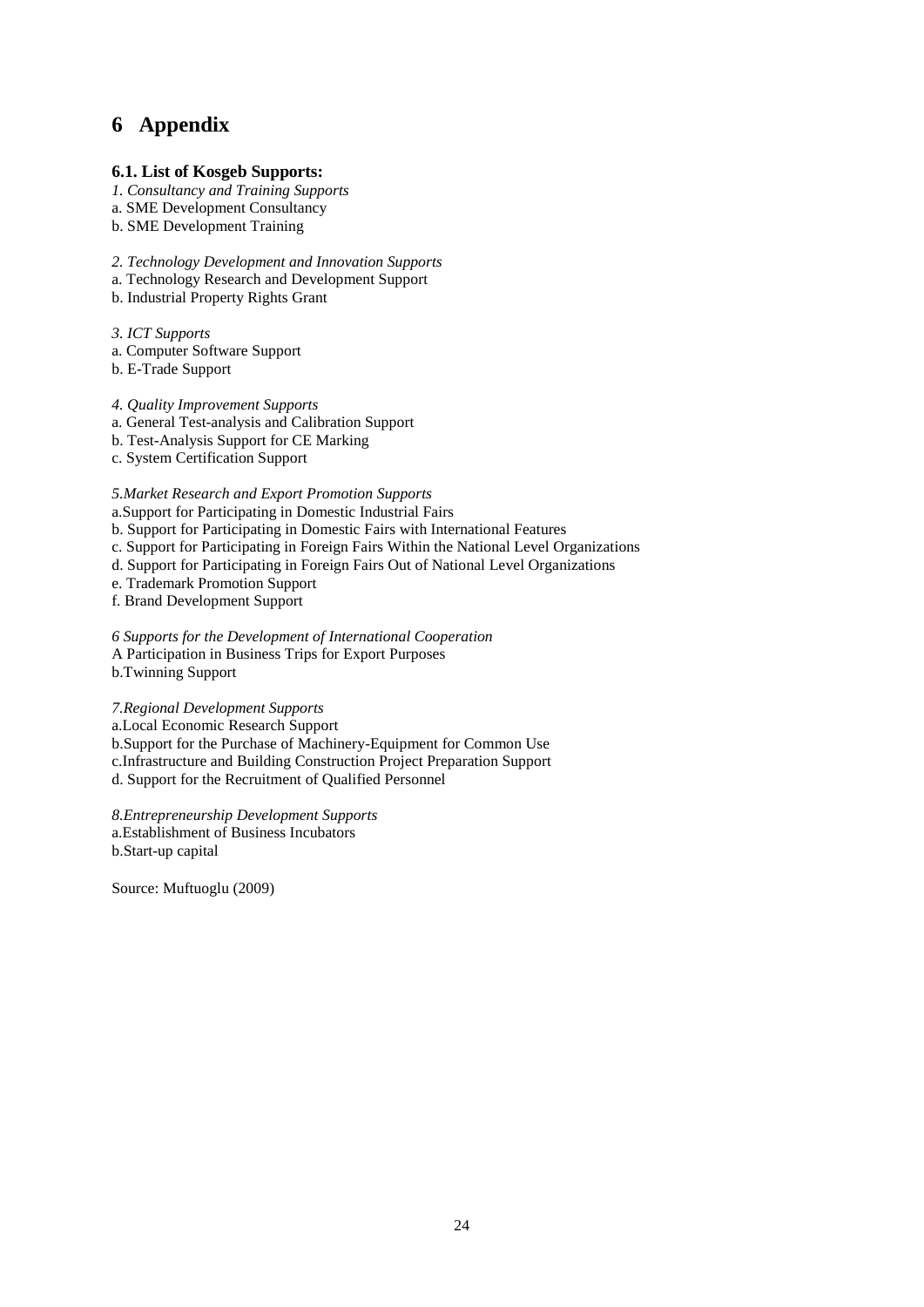| <b>Innovation Efforts</b> | Firms trying to innovate (yes/no)                                   | <b>KOSGEB</b>     |
|---------------------------|---------------------------------------------------------------------|-------------------|
| <b>Patent Counts</b>      | Number of granted patents                                           | <b>KOSGEB</b>     |
| Patent                    | Patenting Activity (yes/no)                                         | <b>KOSGEB</b>     |
| Firm age                  | Number of years passed since the firm's creation                    | <b>KOSGEB</b>     |
| Firm size                 | Number of employees                                                 | <b>KOSGEB</b>     |
| <b>Educational level</b>  | Average enrollment year                                             | <b>KOSGEB</b>     |
| Quality                   | Ownership of quality certificates and/or labels                     | <b>KOSGEB</b>     |
| <b>ICT</b>                | Number of computers in the firm                                     | <b>KOSGEB</b>     |
| <b>Utility Model</b>      | Number of granted utility models                                    | <b>KOSGEB</b>     |
| R&D                       | Investment in Research and Development (yes/no)                     | <b>KOSGEB</b>     |
| Technology                | Use of plc, cnc and/or robots                                       | <b>KOSGEB</b>     |
| Export                    | Exporting Activity (yes/no)                                         | <b>KOSGEB</b>     |
| Outsourcing               | Use of external laboratories and/or acquisition of                  | <b>KOSGEB</b>     |
|                           | external technology (yes/no)                                        |                   |
| Concentration             | Market share of the four largest firms in the                       | <b>TSI</b>        |
|                           | industry (%) ISIC Rev.2 4-digit level                               |                   |
| Being a subcontractor     | Subcontracting (yes/no)                                             | <b>KOSGEB</b>     |
| Marshallian Ext.          | Location quotient at NUTS 2 level                                   | <b>TUSIAD-SPO</b> |
|                           | $\tilde{L}Q = E_{\perp}^e$                                          |                   |
|                           | E<br>where: $e_i$ = Local employment in industry i                  |                   |
|                           | $e =$ Total local employment                                        |                   |
|                           | $E_i$ = Reference area employment in industry i                     |                   |
|                           | $E =$ Total reference area employment                               |                   |
| Jacobian Ext.             | Degree of diversification in regional production                    | <b>TSI</b>        |
|                           | 1 - <i>Gini</i> at the NUTS 2 level                                 |                   |
|                           | $Gini_i = \frac{2n12sj}{\sum} / S_{ij} - S_{ki} /$                  |                   |
|                           | where $s_{i(k)j}$ = share of industry i(k)'s employment in region j |                   |
|                           | $n=$ number of industries                                           |                   |
| Kosgeb Subvention         | Use of KOSGEB subventions (yes/no)                                  | <b>KOSGEB</b>     |
| Incentive certificates    | Use of incentive certificates (yes/no)                              | <b>KOSGEB</b>     |
|                           |                                                                     |                   |

**Table 5: Description of Variables and Sources**

### **Table 6: Descriptive Statistics for Sample Regression**

|                                     | <b>Mean</b> | Std. Dev. | Min      | <b>Max</b> |
|-------------------------------------|-------------|-----------|----------|------------|
| Innovation efforts                  | 0.73        | 0.45      | 0.00     | 1.00       |
| Patenting                           | 0.08        | 0.26      | 0.00     | 1.00       |
| Patent counts                       | 0.11        | 0.44      | 0.00     | 4.00       |
| Firm age                            | 12.95       | 8.59      | 2.00     | 48.00      |
| Firm Size                           | 14.86       | 18.91     | 1.90     | 100.25     |
| <b>Education</b> level              | 0.58        | 0.45      | 0.00     | 14.66      |
| Number of quality labels            | 0.28        | 0.60      | 0.00     | 6.00       |
| ICT                                 | 4.04        | 5.62      | 0.00     | 150.00     |
| Utility model                       | 0.04        | 0.25      | 0.00     | 3.00       |
| R&D                                 | 0.40        | 0.49      | 0.00     | 1.00       |
| Technology                          | 0.33        | 0.47      | 0.00     | 1.00       |
| Factor 1: Human Capital             | 1.64        | 1.65      | $-1.54$  | 5.18       |
| Factor 2: Public Investment         | 1.19        | 1.24      | $-1.23$  | 3.61       |
| Factor 3: Industrial Infrastructure | 1.13        | 1.07      | $-2.26$  | 2.75       |
| Export                              | 0.42        | 0.49      | $\Omega$ | 1.00       |
| Outsourcing                         | 0.37        | 0.48      | $\Omega$ | 1.00       |
| <b>Concentration Ratio</b>          | 40.07       | 8.83      | 27.69    | 87.59      |
| Being a subcontractor               | 0.37        | 0.48      | $\Omega$ | 1.00       |
| Marshallian externalities           | 1.20        | 0.59      | $\Omega$ | 9.73       |
| Jacobian externalities              | 0.34        | 0.14      | $\Omega$ | 0.50       |
| Kosgeb subvention                   | 0.18        | 0.38      | $\Omega$ | 1.00       |
| Incentive certificate               | 0.09        | 0.29      | $\Omega$ | 1.00       |